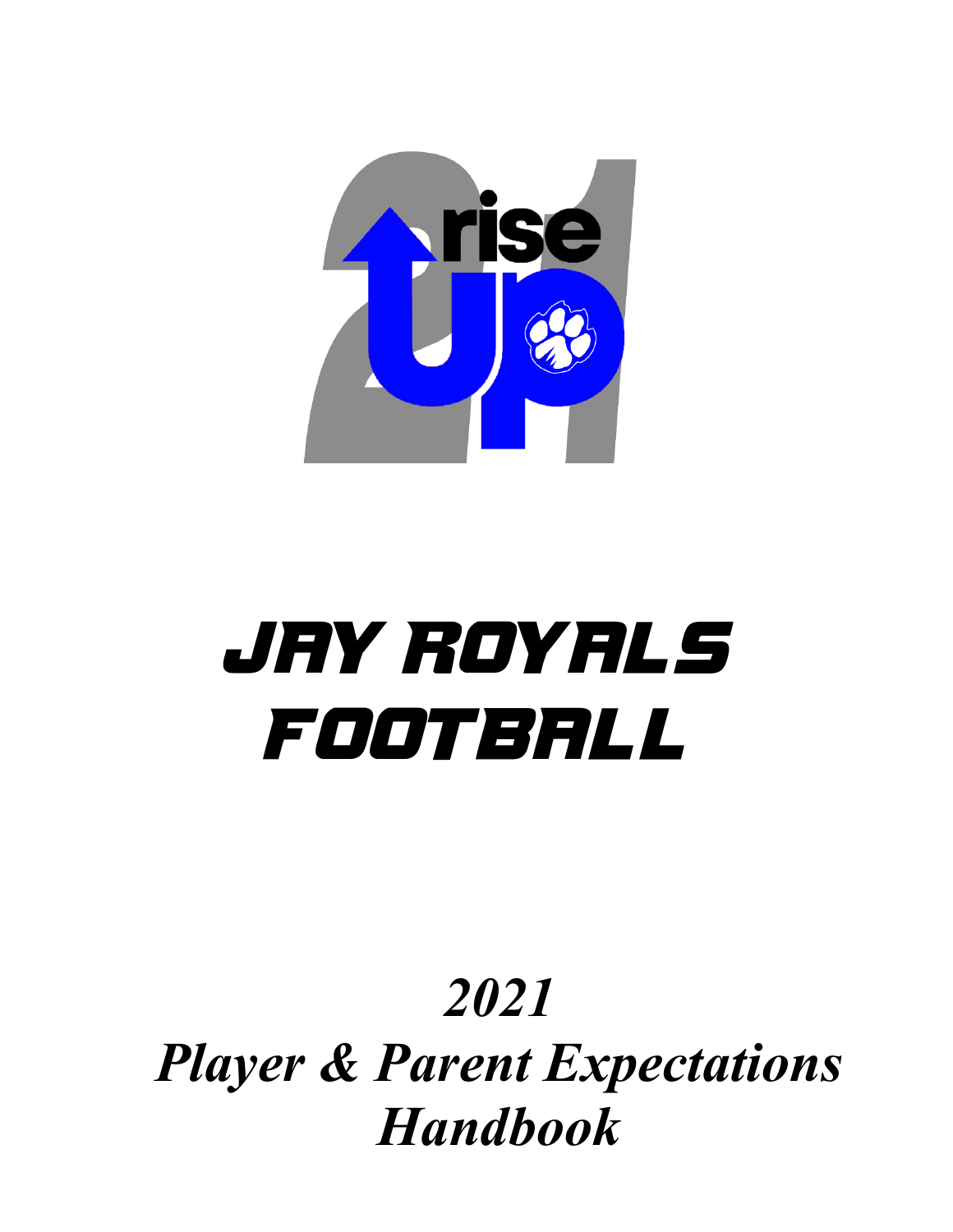# **Welcome to the Jay Royals Football Family!**

Enclosed in this handbook is the information that will help you prepare for your involvement with the Royal football program. While it would be very challenging to cover every situation, we have tried to create a reference for you in preparation for the season. We are excited about the future and direction of our program.

Please refer to our school website [\(www.jayhighschool.com\)](http://www.jayhighschool.com/), Royal Sports Media website [\(www.royalsportsmedia.com\)](http://www.royalsportsmedia.com/), or school Facebook page [\(www.facebook.com/jhsroyals\)](http://www.facebook.com/jhsroyals) regularly as some of the data in this packet is yet to be finalized.

This handbook is divided into two sections, the first being coach-directed information for both players and parents, and the second is events that are tied directly to the football program. If you have any questions, please feel free to contact Coach Dampson (dampsonj@santarosa.k12.fl.us).

# Integrity **TOUGHNESS** accountability

# royal Mind-set

# DO THE RIGHT THING AT THE RIGHT TIME **GIVE RESPECT** handle yourself with class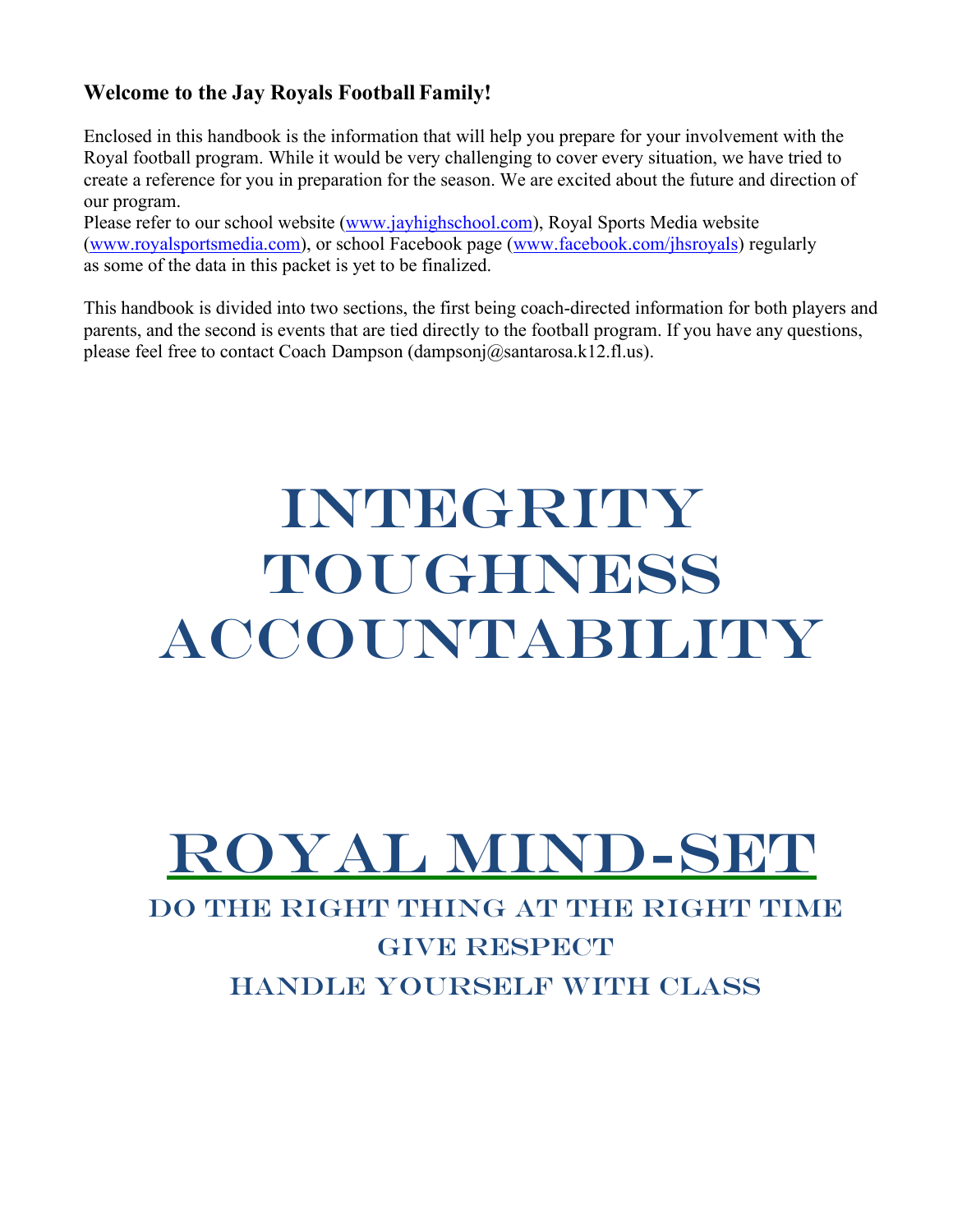# **TABLE OF CONTENTS**

| <b>JHS Football Staff</b>                                                 | Page 3  |
|---------------------------------------------------------------------------|---------|
| <b>Coaches Message</b>                                                    | Page 4  |
| Program Philosophy & Jay Royal Pride                                      | Page 5  |
| <b>Expectations of Our Coaching Staff, Program Alignment</b>              | Page 6  |
| <b>Leadership Council &amp; Cut Policy</b>                                | Page 7  |
| Quitting and Dismissal Policy, Inclement Weather, Student Athletic Packet | Page 8  |
| <b>Player Expectations, Attendance</b>                                    | Page 9  |
| <b>Academics and School Routine, Locker Room</b>                          | Page 10 |
| <b>Travel &amp; Equipment Care</b>                                        | Page 11 |
| Lettering Policy, Weight Room Requirement, Injuries and Concerns          | Page 12 |
| <b>Team Meals, Nutrition, &amp; Community Service</b>                     | Page 13 |
| <b>Team Building, Winter Workouts, and Spring Practice</b>                | Page 14 |
| <b>Summer Workouts, Hazing, and Drug &amp; Alcohol Policy</b>             | Page 15 |
| <b>School Suspensions &amp; Player/Parent Concerns</b>                    | Page 16 |
| <b>College Recruiting Plan</b>                                            | Page 17 |
| <b>Parent Expectations</b>                                                | Page 18 |
| <b>Parents Attending Practice, Remind 101, and Fundraising</b>            | Page 19 |
| Appendix:                                                                 | Page 20 |
| <b>Parent / Player Verification Form)</b>                                 |         |
| <b>Football Schedule</b>                                                  |         |
| <b>Master Football Calendar (March 2021 - December 2021)</b>              |         |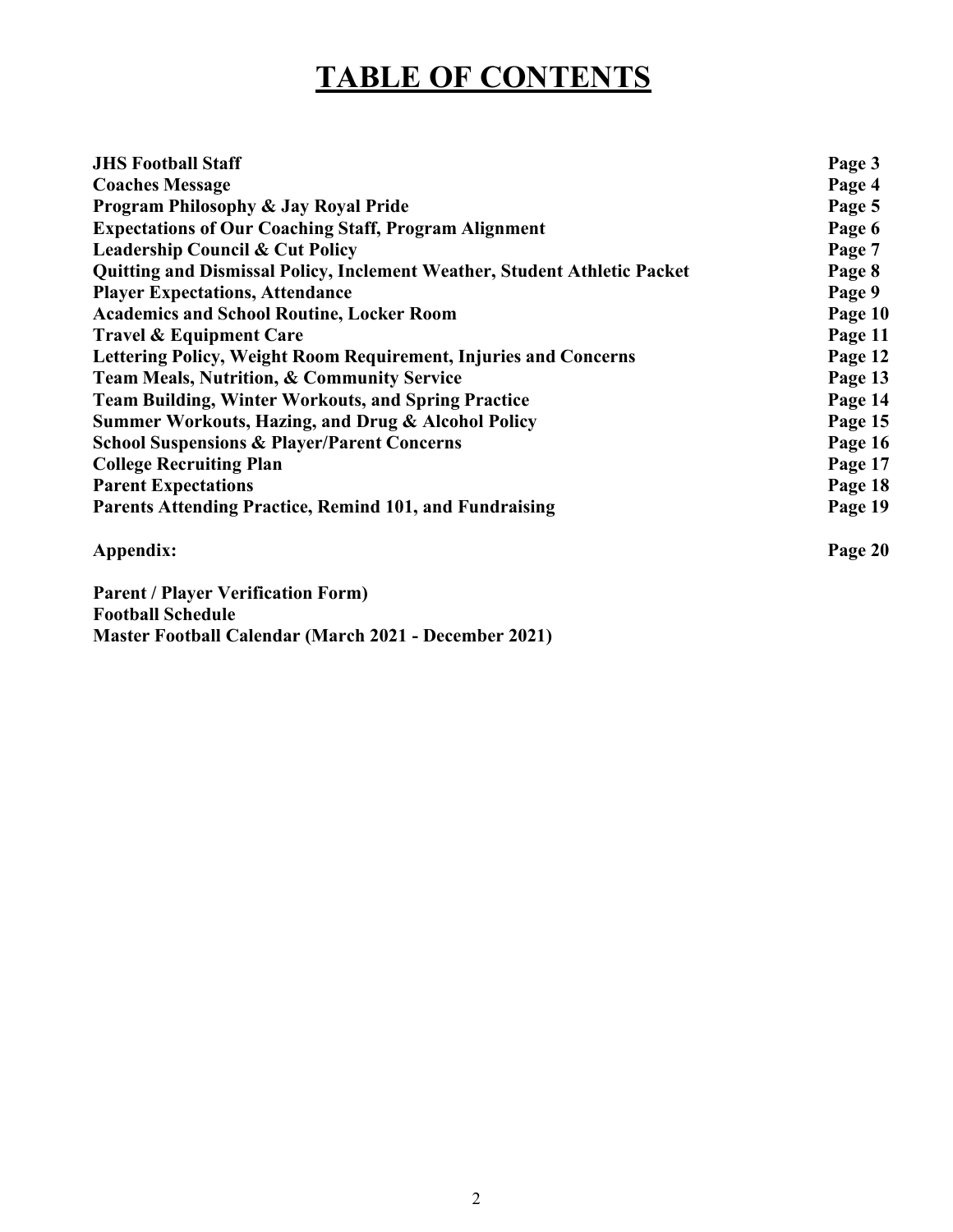

# **JHS FOOTBALL STAFF**

# **HIGH SCHOOL**

**HEAD COACH/OFFENSIVE COORDINATOR/QB's JERAD DAMPSON DEFENSIVE COORDINATOR/INSIDE LINEBACKERS JOE SURRATT OFFENSIVE LINE/OLB/ JV HEAD COACH & DC BRITT SHORE WIDE RECEIVERS/CORNER BACKS/JV OC BRANDON PIPER SECONDARY/H-BACKS JOREY DIAMOND DEFENSIVE LINE/TIGHT ENDS JUSTIN SHORE**

# **FRESHMAN (MIDDLE SCHOOL)**

**FRESHMAN (MS) HEAD COACH / FRESH. DC MIKE ROBERTS FRESHMAN (MS) OC JP JONES**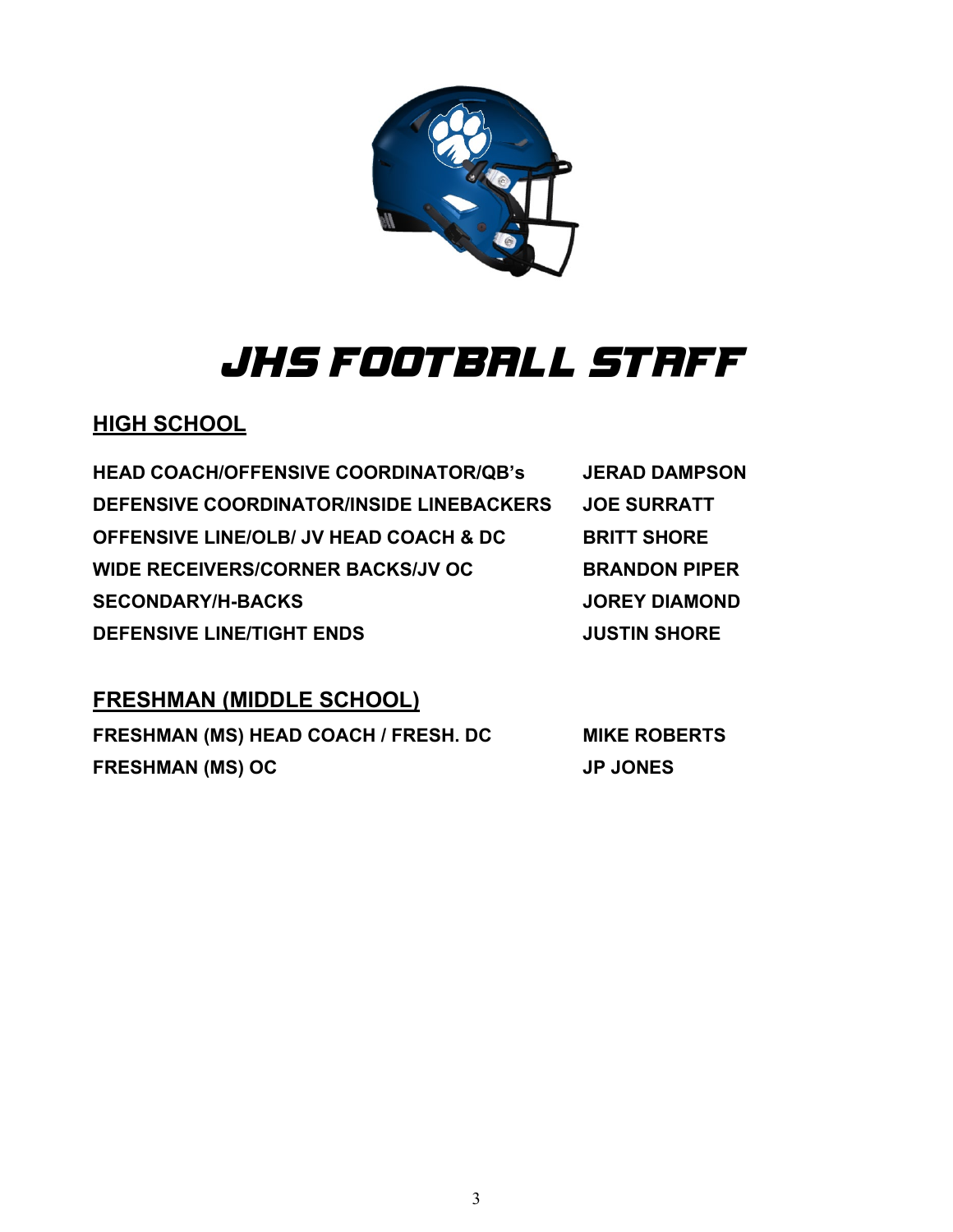#### **Dear Parents/Guardians,**



Welcome to what should serve as a positive and exciting experience for your son. We, the coaching staff of the Jay Royals Football Program, have put together an expectations package for you in the hopes of helping you to better understand the program with which your child is involved. Our goal is to produce fine people first and good football players second, as football is an excellent tool for teaching fundamental and important life skills.

This handbook is a look into what the Royal football coaching staff deems to be the important facets of our football program. High school football should be a positive, memorable experience for all involved. Coaches' goals are to provide players the opportunity to be the best they can be. We intend to teach the game of football, instill discipline, encourage classroom success, prepare players through weight training and off-season conditioning, and build **unity** through hard work and commitment to a common goal of a successful football season. To be successful, everyone involved should realize that a **positive attitude** is a must. Very few things in life that are worthwhile come easily. Hard times require a positive outlook and attitude to continue striving to improve. Our motto revolves around everyone making and giving great effort to **RISE UP** to any challenge for the good of the **team**. A player's level of improvement is directly related to the amount of effort put forth in each activity the team undertakes.

We, as coaches, expect players to **give great effort** in everything we instruct players to do. While expecting great effort from players, coaches expect great effort fromeach other as well. It would be unfair for the coaches to expect more of a player than the coach is willing to give himself. In order for all to understand their role, everyone involved should realize the concept of **"TEAM OVER ME"**. Coaches will show a genuine interest in the well-being and concerns of each player as an individual; however, coaches, players, parents and administrators cannot put their interests before the team's best interest. As coaches, we will emphasize the importance of player accountability. It is expected that players will be individually responsible for their actions and day-to-day choices. Everyone should remember, "Playing football is a privilege, not a right". There is no room for special privileges on a team. Everyone is expected to abide by the same standards and serve the same punishment when they do not. In the event an individual player becomes a hindrance to the team's goals, that player may be removed.

The Royal Football Program demands a great deal of time from our student athletes, and we do not tolerate absences orlateness for our practices, games, or other scheduled events. There is much to learn in a relatively short amount of time, so good attendance helps both the player and the team. We need you to support us in this effort and make sure that your son is available for the scheduled practices, games, and other events such as teambuilding and fundraising.

Thank you for allowing your son to be a part of our program. Together we will have a lot of fun while working hard towards our goals.

## **Royals-RISE UP! Coach Dampson**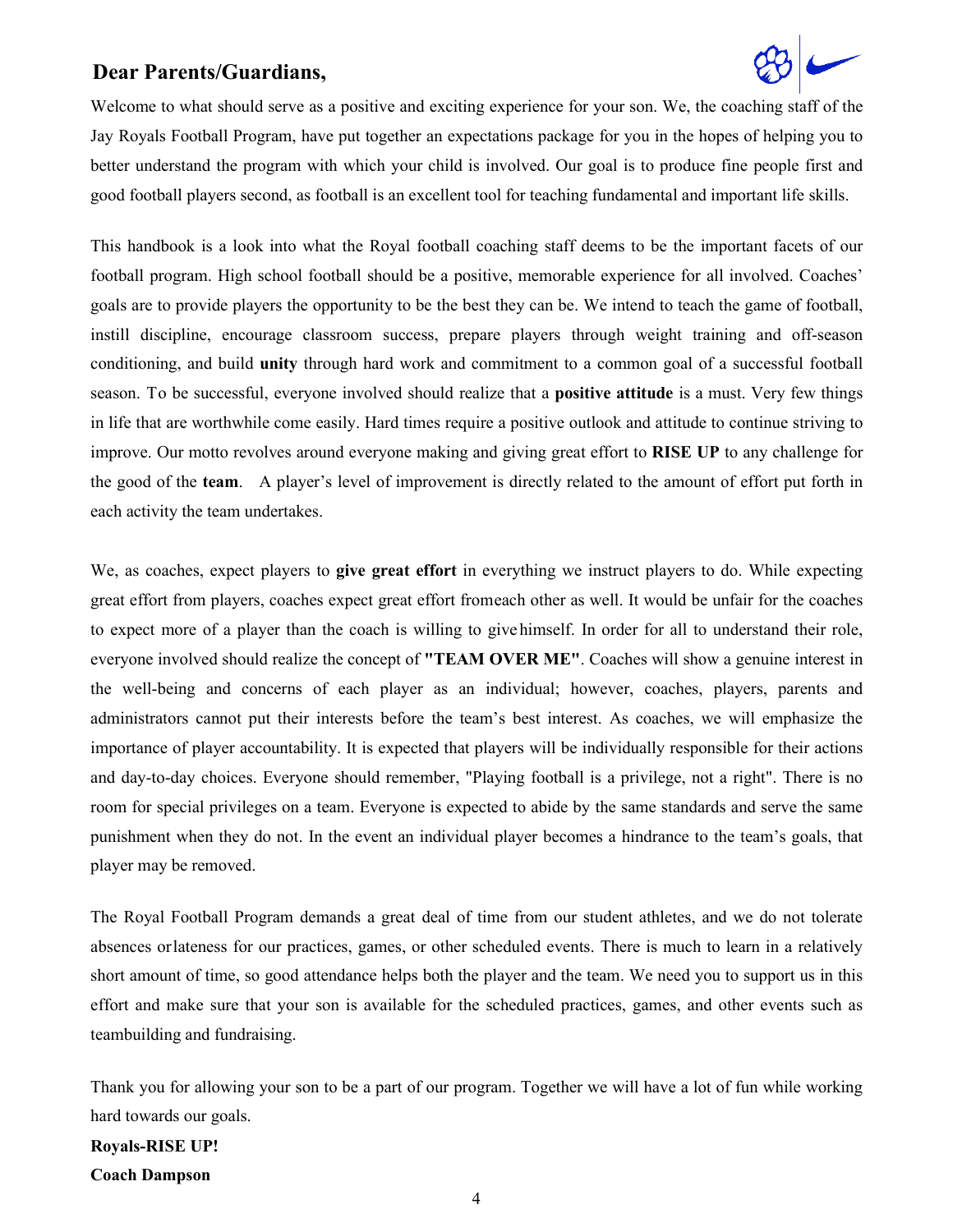# Program Philosophy

#### **Jay High Football's mission is to train athletes to become responsible citizens, dedicated students, skilled players, and dependable young adults in order to make a positive and lasting impact on those around them.**

As Vince Lombardi said, "Winning isn't everything, but striving to win is". This is the foundation of Jay High School's football philosophy. Football is demanding. It is a sport of discipline and will, requiring commitment and hard work. It takes a dedicated athlete. Football is not for everyone. However, playing football will give back to you far more than it will demand.

Football provides a tremendous sense of accomplishment and pride. It fosters confidence, courage, and cultivates lifelong friendships. Being a football player is a state of mind, and it is an honor that only a few share. Although winning is always an objective and is important, we believe in, and work toward, what Vince Lombardi said, "The harder you work, the harder it is to surrender." At the beginning of each season, players should make a commitment to strive for victory.

"How can I make the team better?" should be the question regularly asked throughout the season. Hard work, discipline, commitment, and sportsmanship are imperative. These traits are how we define a successful season and football program.

Being a committed member of the Jay High School football team translates directly to behaving as a responsible member of the Jay Athletic Program and the Jay community. We must always remember whom we represent.

\*\**Each player and player's parents/guardians must sign the Player/Parent Verification Form, located on page 20 of this handbook.*

# **Jay Royal Pride**

It is a privilege to be a member of this football team and to be a Jay Royal. The time, effort, and energy we all spend in making our program a success is based on a strong conviction that football and an education will provide some of your greatest values and most rewarding moments. Take pride in everything you do as part of our program, for in football as in life, the success you enjoy will result from the effort you are willing to give to be a winner. Jay High School Football has committed to PRIDE and EXCELLENCE. Remember you are laying the foundation. Remember this every time you walk into the locker room, weight room, step on the field, or wear a Jay Royal Football uniform. Remember, you are setting the example for those who will follow in your footsteps. You are a Jay Royal all the time and forever.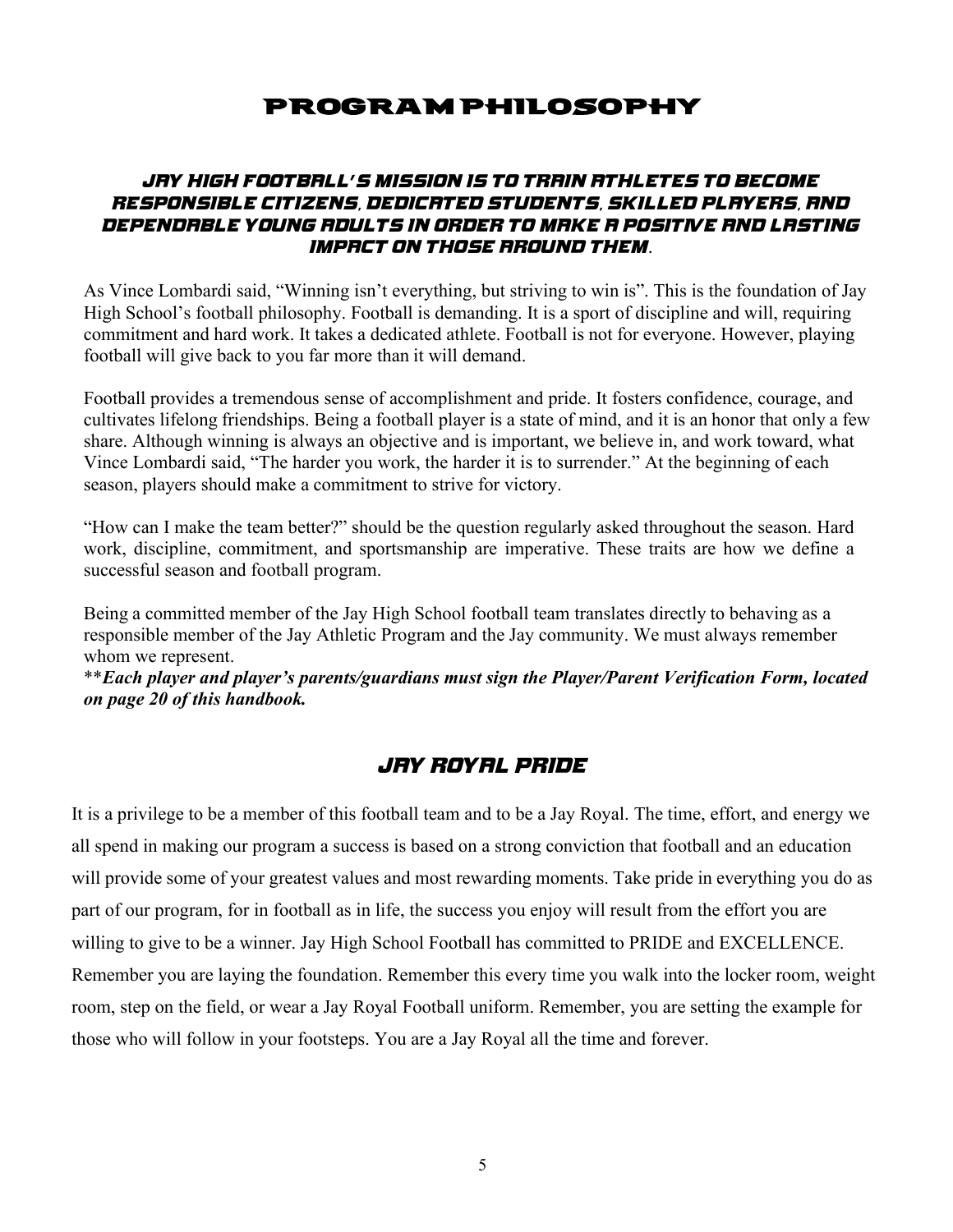# **Expectations of Our Coaching Staff**

**Be a positive role model:** Carry yourself in a professional manner at all times, on the field and in the community. Players and community members are always watching, as a representative of the program your actions will reflect on everyone, not just yourself. Make sure your interactions on the field reflect how you would want your own child to be treated.

**Coach every player:** They won't care how much you know until they know how much you care. We will coach players to help prepare them to achieve their greatest potential. Each player is putting in the time and effort to make the team better and it is the responsibility of the coach to help him improve his skills.

**Communicate:** A football program consists of many parts; it is important that everyone works hard to stay on the same page. All coaches should make sure to work together to stay informed of what is going on with players, scheme, and the program in general. Coaches should also strive to ensure the players understand the material being presented in practice and be approachable if a player wants to talk.

**Commitment:** We ask our players to invest a lot of time into our program and therefore the same commitment is needed from each coach. In turn, the program will try to place a priority on using time wisely during meetings, practices, and team activities.

# **Program Alignment**

#### **Junior Varsity and Freshman (MS) Football**

- **Purpose:** Teach players the intermediate rules of high school football and the strategies of JHS football.
- **Emphasis:** Prepare the players, both mentally and physically, for varsity football. Winning subvarsity games is not an emphasis.

The largest difference between a sub-varsity player and a Varsity player is their aggressiveness. Sub-varsity players tend to be more timid for one of two reasons:

- (1) they do not understand the game and they play confused or,
- (2) they do not have the size, strength, and agility to play aggressively.

The focus of sub-varsity football is to overcome these shortcomings and develop players that are ready for Varsity.

**Weight room:** Develop strength, agility, quickness, and endurance through a structured lifting, agility, and conditioning program designed to make the players bigger, faster, and stronger. This will allow players to meet the physical demands of playing high school football. Increasing the strength, speed, and agility of the sub-varsity players will improve their ability to prepare for varsity.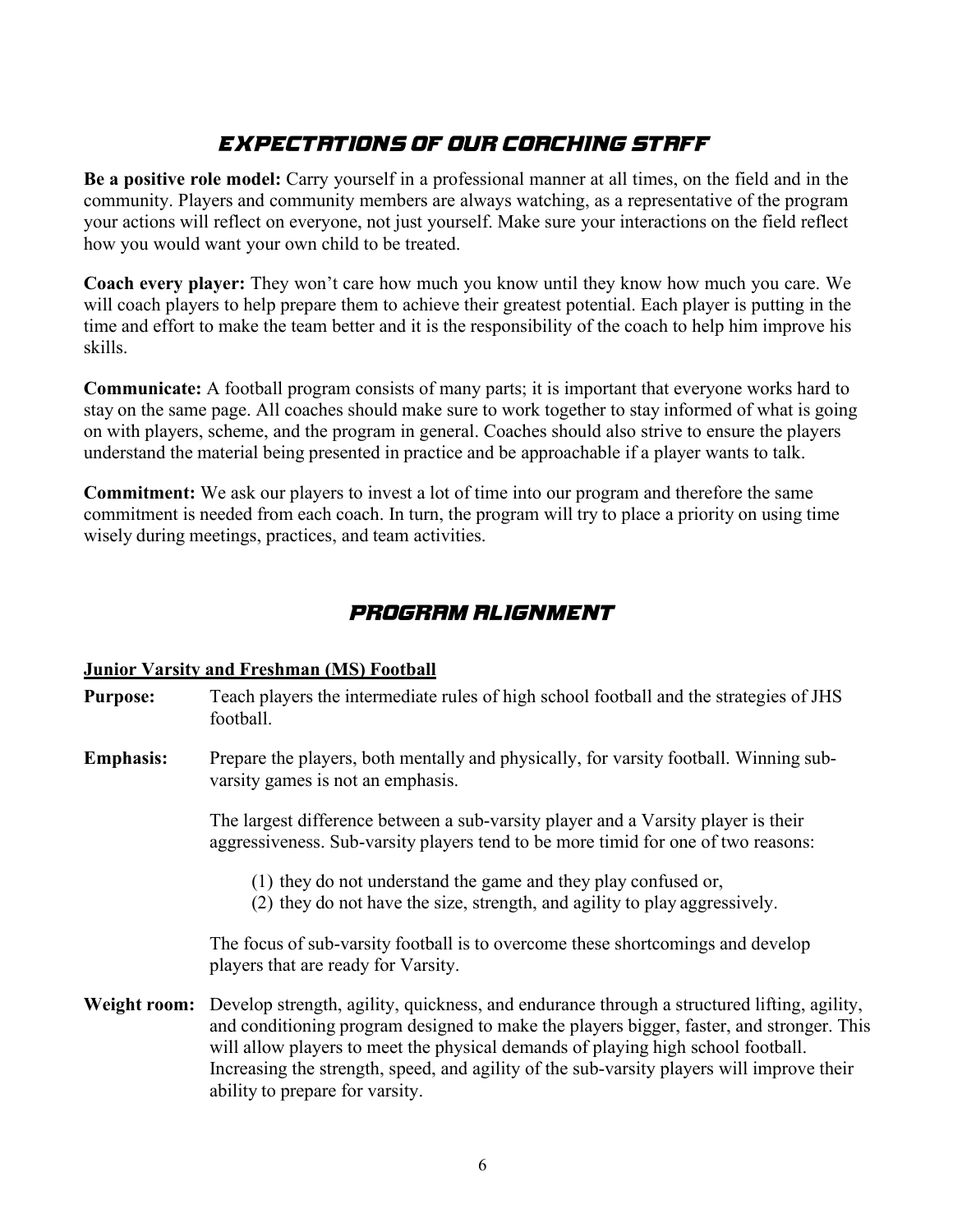#### **Varsity Football**

- **Purpose:** Teach players the advanced rules of high school football and the strategies of JHS football.
- **Emphasis:** Win games by fielding the best team of players possible, who are both mentally and physically prepared to play football at the varsity level. Prepare potential college athletes for the collegiate level.
- **Weight room:** Continue to improve strength, agility, quickness, and endurance to physically dominate opponents.

#### **Leadership Council**

A leadership council will be implemented for the first time this season, and much like its collegiate and professional counterparts, this council will help Jay High's football program grow from within by putting the student-athletes at the forefront of many team decisions. It gives the players a chance to lead by example and help shape the overall culture of the program. Their feedback is truly valued by the coaching staff. Students will be taught how to deal with issues concerning their fellow teammates while also developing a strong working relationship with their coaches. This dual investment, made by the coaches and the players, creates greater trust and accountability on both ends, and fosters a better working environment overall. Through the leadership council, the head coach will give the most committed players on the team the right to determine how issues pertaining to player interaction, from uniform selection to disciplinary procedures, are handled. The leadership council will consist of players from all grades regardless of position or location on the depth chart. (1 freshman, 1 sophomore, 1 junior, and 2 seniors)

#### **Cut Policy**

It will be Jay High Football procedure not to cut players that might help the program. While the coaching staff would like to keep all athletes interested, players sometimes lack the basic skills or proper attitude to help build a strong program. It is very difficult for coaches and players alike when a player is cut. Whenever possible, we will not cut players.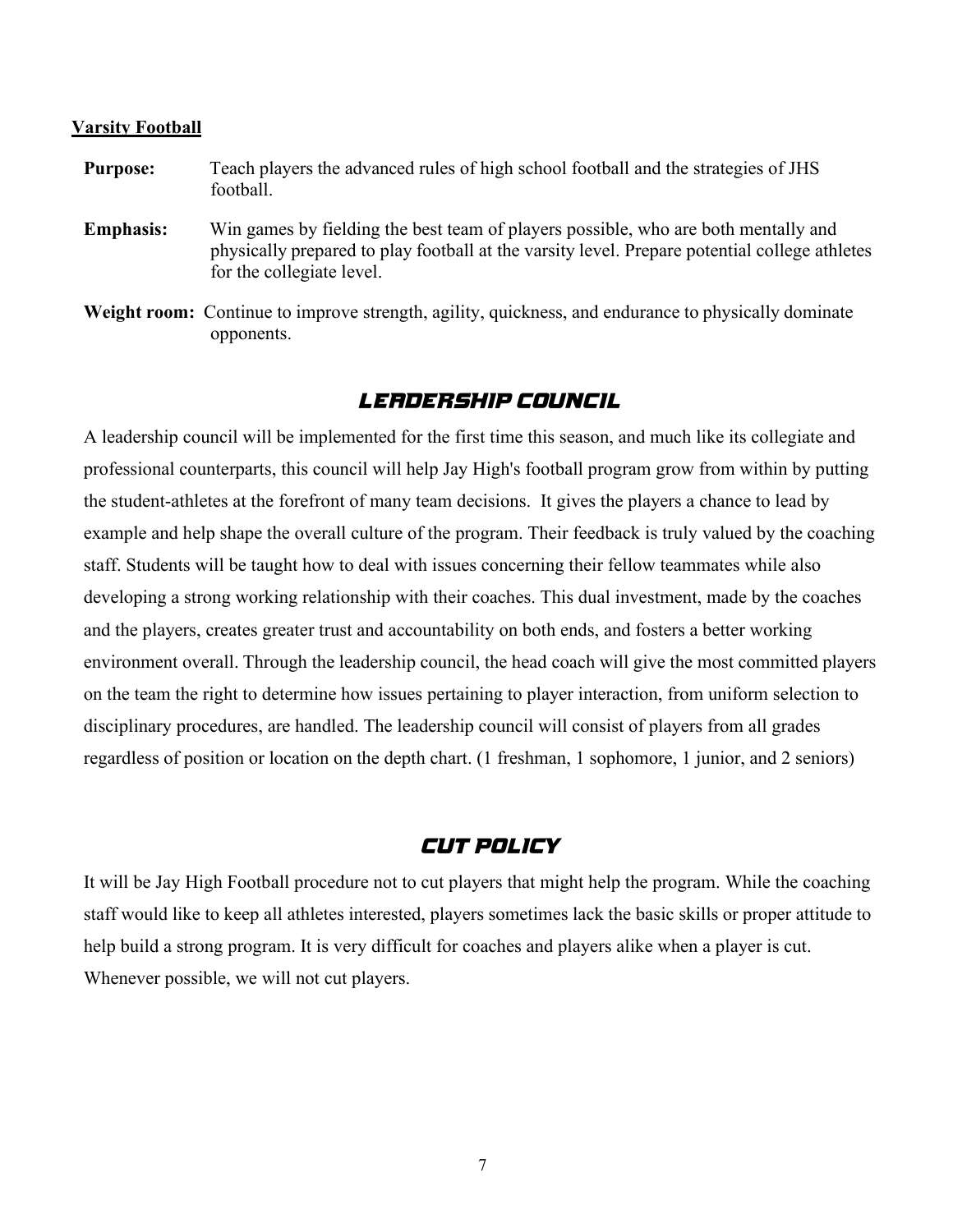# **QUITTING AND DISMISSAL**

If at any time an athlete quits or is dismissed, he gives up all rights. Any and all equipment or cloth that has been issued to the player must be returned in original condition or have a plan to buy a replacement. No player has quit or been kicked off until I have talked to his parents. Quitting is not going to be an option in this program. If you quit one sport, you can't go out for another sport until the original sport is over with. Only Coach Dampson can dismiss a player!

## **INCLEMENT WEATHER**

When a practice is scheduled, we will do something as a team regardless of the weather (obviously, extreme occurrences such as a tornado/hurricane warning provide exceptions) so practice will always be on.

When a situation arises where we have inclement weather (i.e. lightning) we will do one of the following:

- 1. Move practice to the gymnasium
- 2. Watch film and wait out the weather for an opportunity to go back outside

There is a 30-minute delay for each lightning strike withing 10 miles of our campus. In a situation where we go inside to wait out the weather, practice time may be extended or shortened. I will send out a Remind 101 update to all parents.

# **Student Athletic Packet**

All players must have an updated Student Athletic Packet and a current physical of file with the Jay Athletic Department before they can practice and or play. The athletic packet canbe found through the FHSAA here: [https://fhsaa.com/documents/2020/8/10/el03\\_consent\\_2020\\_04.pdf](https://fhsaa.com/documents/2020/8/10/el03_consent_2020_04.pdf)

A physical form that needs to be completed by a licensed physician can be found on the FHSAA website at: [https://fhsaa.com/documents/2020/3/26/el02\\_physical\\_2.pdf](https://fhsaa.com/documents/2020/3/26/el02_physical_2.pdf) Physicals are also offered free of charge through our local doctors around the end of April. Look out for more information coming soon.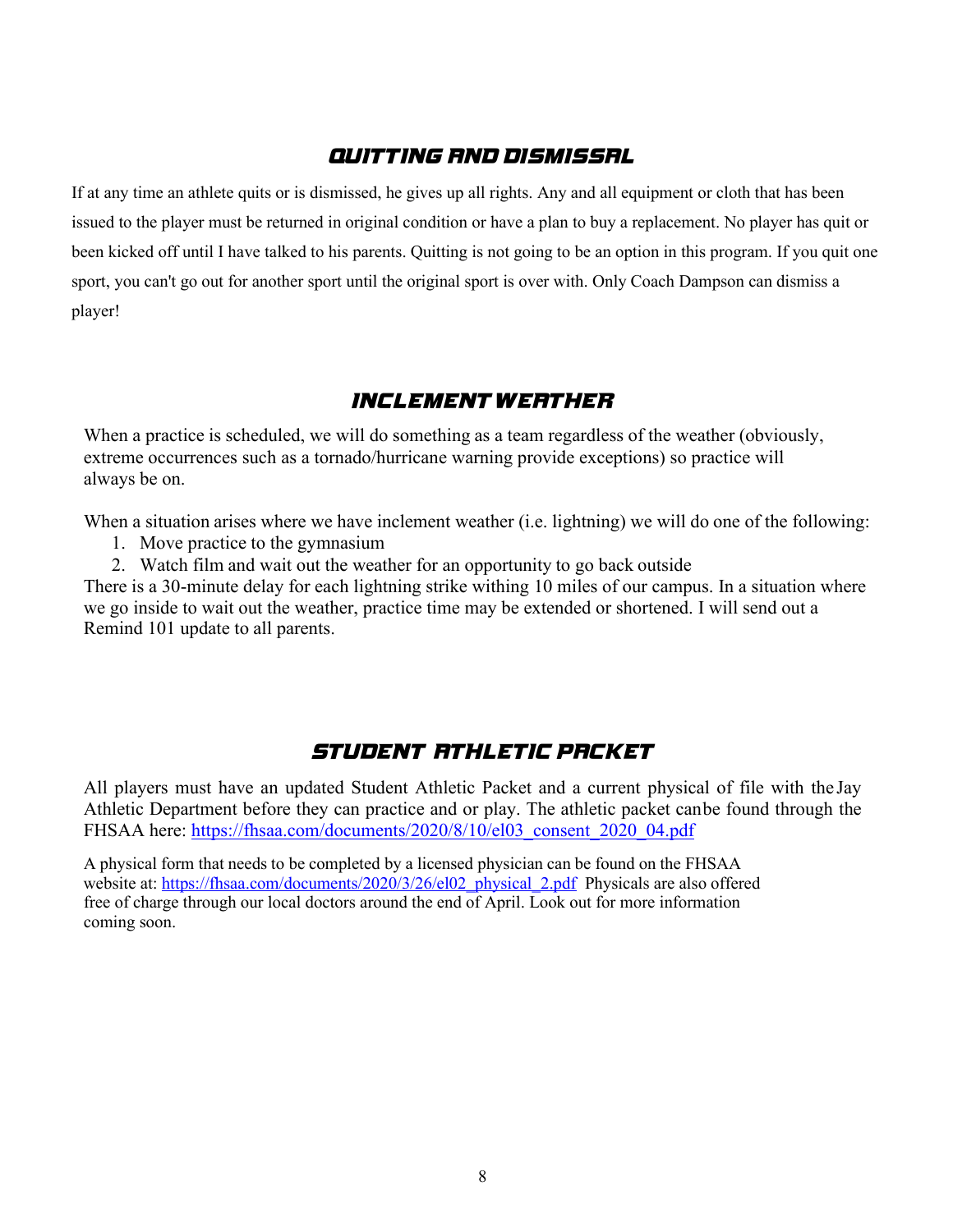# **Player Expectations**

We will operate the Jay Football Program in accordance with the rules, regulations, and policies as outlined by the FHSAA, and the administrative policies of SRCSD. Within that framework, we will provide a football program of the highest quality that meets the needs of our students, alumni, school, and community.

As the Head Coach, I believe that our football program provides a vital link between the school and the community. Student, parental, alumni, and community involvement in our program helps to enhance school spirit, develop sound minds and bodies, and develop skills and qualities which endure for life.

As a general rule, all players are to conduct themselves with class and dignity, both on and off the field. Your behavior is a direct reflection of our school and football program. Any actions that will embarrass you, your team, school, or parents is an action that should not be taken.

All players in this program will recognize and respect the authority of all coaches, teachers, administrators, and support staff members or they will not be a part of the team.

Any violation of one or more of the rules covered in this handbook is an indication that this football program, and being a part of it, is not important to you. Any violation will be dealt with accordingly, ranging from "opportunities" to dismissal from the team. Those who work hard and adhere to these policies are showing that being part of this team is important and will be rewarded with success, satisfaction, and wins.

## **Attendance**

All players are expected to be present and on time to practice.

- 1. Any player who is late to practice or has an excused absence will be held after practice or after the next practice to make up for the time they missed – Opportunities.
- 2. Any player who misses practice without notifying Coach Dampson in person, by email, phone call, or text ahead of time will be dealt with accordingly.
- 3. In the case of an unforeseen emergency, parent must contact Coach Dampson as soon as the situation allows.
- 4. All illness and sickness absences need to have a doctor's excuse upon returning to practice to determine excused or unexcused. This does not mean that any time a player is sick or ill they need to go to the doctor, but any major illness and sickness that causes players to miss practice should seek treatment. Not feeling good is not an excused absence, and players will still need to come to practice to be evaluated by our trainer.
- 5. Any absence, regardless of excused or unexcused, will require conditioning to be made up upon returning to practice. (This does not include players injured, determined by the trainer or medical professional, but are in attendance for practice)
- 6. Any school absences (Dr. visit, dentist, etc.) that would be excused, may ONLY be excused throughthe JHS administration.
- 7. Please have plans to pick up players immediately after practice. Coaches cannot leave until all players have been accounted for.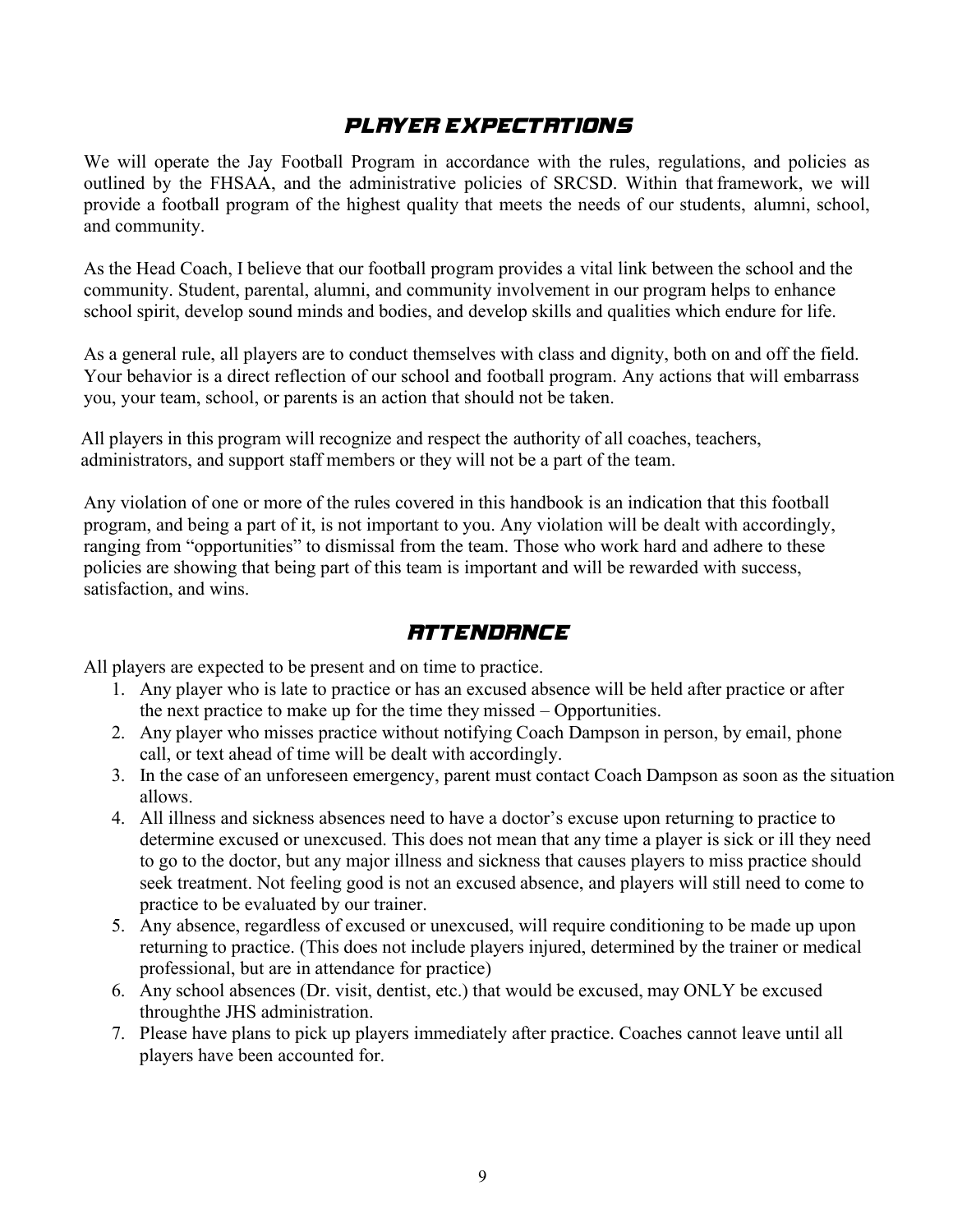# **Academics and School Routine**

All athletes are expected to be in regular attendance at school. We as a coaching staff will be very concerned with the number of absences our athletes will accumulate. Doing well in school academically will help students have more options in athletics. A 2.0 GPA is required to stay academically eligible to play sports. It is very important for our student-athletes to be in school and at practice.

Your conduct in class should be ABOVE THAT OF OTHER STUDENTS. If you need extra help in a subject, ask your teacher if you can come early before school, during the lunch period, or any time the teacher will allow. Most teachers will be more than happy to help you if you show proper respect and display an interested attitude of desiring to learn. These things will have a direct bearing on the kind of support we will receive from the faculty and administration. WE NEED THEIR SUPPORT.

NO PASS, NO PLAY has been a part of athletics for such a long time. There should be no excuses for not knowing the consequences of failing a class. A student athlete that fails and is out of competition hurts the team. If the team cannot count on an individual to be disciplined and dedicated to passing, how can the team count on that individual to be disciplined and dedicated to building and maintaining a winning tradition at Jay High? It is both sad and embarrassing for parents of an individual who has failed and cannot participate to go to a contest and offer excuses for their athlete, when all he had to do was pass.

The coaches realize that only very few high school athletes will make a living playing or being involved in football after they graduate from Jay High School. We are all concerned and dedicated to the academic achievement of each Royal football player.

## **Locker Room**

The expectation is that all players have workout attire and shoes for football practice every day. Players are responsible for dressing appropriately for practice.

Game pants and jersey will be issued on game days. Coaches will provide daily laundry cleaning for practice attire to ensure proper hygiene. A picture of a "perfect locker" will be posted for players to model their belongings after.

Every player is solely responsible for all equipment lost or stolen. **Locks for lockers are provided and are always expected to be used.** As soon as a piece of your equipment is noticed to be missing you should notify the coach and make arrangements to replace the items. **Cell phones must be used appropriately according to school rules.**

Do not wear football cleats in our dressing rooms. Latrines and toilets are to be flushed; showers and faucets are to be turned off after use. Put all trash in the trashcans. Take pride in what we have and at least keep it clean. **Remember - Don't leave anything out!**

Everyone is expected to behave appropriately in the locker rooms. Remember: we are a family and should treat each other with respect.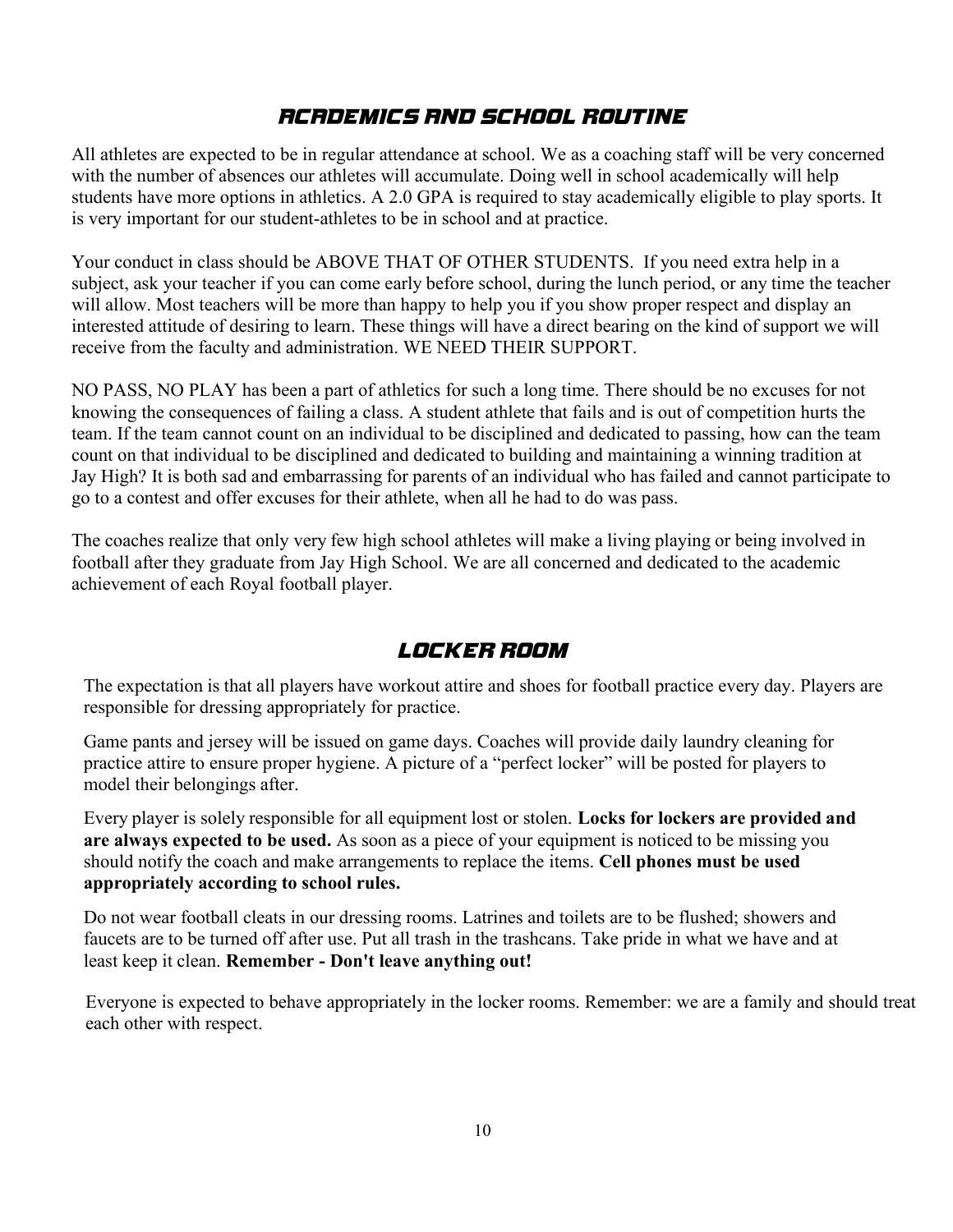# **TRAVEL**

Athletes are required to ride the bus to and from out-of-town games. Only authorized personnel can ride designated football transportation. School rules still apply on busses. If there is an emergency during the event, and an athlete must ride home with parents, the parents must sign out prior to leaving the event with their son or daughter.

## **Equipment Care**

All players must have regard for the equipment. Equipment care is very essential in maintaining good quality equipment for you and others to use while participating in the Royal football team. The average cost of outfitting you with essential and proper fitting safety gear is around \$700.00 per student/athlete. The costs continue to rise each and every year, so it is necessary for you, as the borrower, to take full responsibility for your equipment care. We only require players to purchase their own cleats and spirit pack. Everything else will be loaned to the athletes so we need to follow some simple maintenance steps for your borrowed equipment throughout the year:

• Helmet: Cost \$250.00 and up

This is not a device made to use as a weapon. The use of the helmet other than a safety device is strictly prohibited:

- $\checkmark$  Inspect & tighten facemask screws weekly.
- $\checkmark$  Inspect & tighten chinstrap screws weekly.
- $\checkmark$  Inspect chinstrap buckles weekly.
- $\checkmark$  Wipe down your helmet weekly (inside & out) with a damp cloth.
- Shoulder Pads: Cost \$200.00 and up
	- $\checkmark$  Inspect all straps, strings, & clips weekly.
	- $\checkmark$  Tape all your straps after proper clip adjustment has been received.
	- $\checkmark$  Wash the molded plastic with a damp cloth.
	- $\checkmark$  Clean Shoulder Pads on a regular basis with a disinfectant
- Pants, Girdle, Belt, T-shirt, Shorts, & Practice Jersey  $\checkmark$  Wash them regularly to keep them from stinking, staining and housing bacteria.
- Hip Pads, Thigh Pads, Knee Pads & Tail Pads  $\checkmark$  Wipe these down with a damp cloth.
- LOCKS on Lockers
	- $\checkmark$  All players are required to have a lock on their locker in the locker room in order to maintain the safety of their equipment
	- $\checkmark$  If a player loses any piece of equipment then they are responsible for the cost of replacing it new!

#### *Players need to report any faulty equipment to a coach.*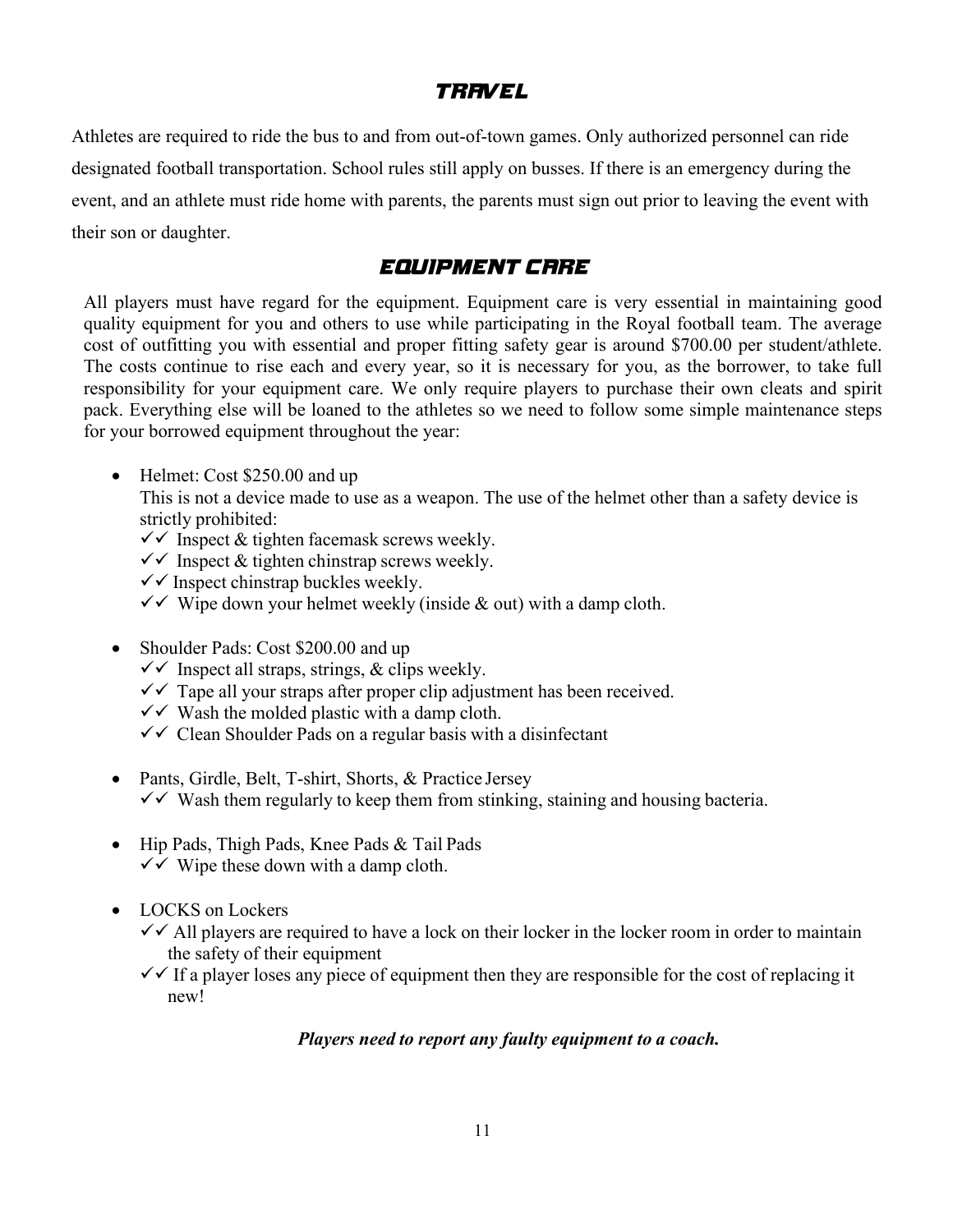# **High School Football Lettering Policy**

Players that conclude the football season on the varsity football team in "good standing" are eligible to letter. Requirements would include: making 90 percent of all football practices and suit up for 90 percent of varsity football games and be in good standing. To be in good standing would include: 1. Participation 2. Academic Eligibility 3. Attendance 4. In-school citizenship 5. Conduct

6. Character 7. Cleared from equipment lists. Managers, "The Gridiron Gang," are also eligible for lettering and will receive similar accolades as players.

## **Weight Room Requirement**

All football players will be required to participate in a weight-training program during the season and in the summer. The purpose of this strength training is to prevent injury, improve strength level, and to improve overall athleticism. Since one of the purposes in strength training for football is to help avoid injuries, the need to maintain all such development actually increases as the season goes on. The loss of this strength could increase the chance of injury. The coaches will be giving awards for weight room attendance and achievement.

# **Injuries and Health Concerns**

*If you have an injury or health concern, please see the JHS Athletic Trainer, before going to a* doctor. If a player is taken to the hospital then Coach Dampson, the Athletic Trainer- Caiti Weber, or a JHS coach will notify a parent.

Players should report any updates in medical conditions or medications being taken to both the trainer-Caiti Weber and Coach Dampson. Players should also report health conditions such as skin rashes or mononucleosis to the trainer so appropriate action can be taken to prevent spreading to teammates.

*Any player who is injured and not participating in practice will spend part of practice (as determined by coaches and trainer) performing rehabilitation activity and part of practice getting'mental reps' by analyzing practice.*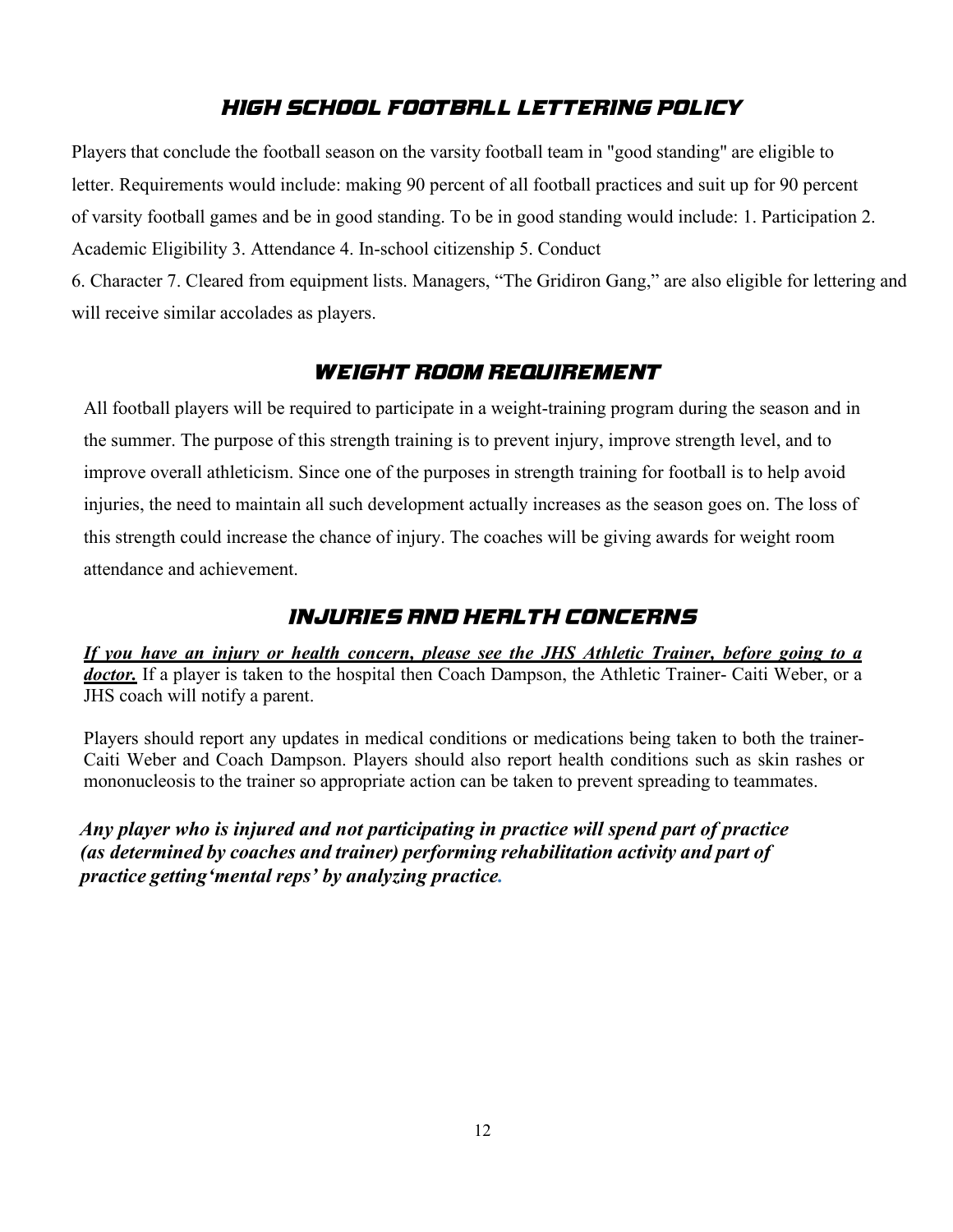#### **Team Meals**

Pre-game meals are a privilege at Jay High School. It is an honor to attend and should be realized by all players. A great many people put forward a tremendous amount of work to provide our meals. Take PRIDE in that and be thankful.

You may speak in a low voice while at the team meal, but no horseplay will be tolerated. If your actions take away from our team's focus, you may be asked to leave. The parents and supporters who give us the team meals are not your butlers and maids. Show your appreciation by acting polite and always disposing of your trash property. Thank our supporters as you leave.

#### **Nutrition**

Try to stay away from soda, energy drinks, fast food, fatty foods, fried foods, and sweets. Pasta, breads, meat, fruits and vegetables, and milk are preferred. Drink lots of water. On game days, do not consume soda and candy. Think healthy. The better you eat, the more energy you will have, and you will feel and play better. It is also very important to get at least eight hours sleep per night. Remember that as an athlete, you are always in training.

## **Community Service**

We continually ask ourselves, "What is the mission of our high school athletic programs?" For some members of our community or for some parents, the answer would center on how well the team does in terms of wins and losses. This viewpoint would evaluate the season based upon winning the regional title or how far a team advances in the playoffs.

We associate educational athletics as being the intentional efforts of our coaches to teach skills, behaviors, actions, and attitudes that extend far beyond the X's and O's of our sports. Some of these positive character traits are: hard work, discipline, teamwork, perseverance, sportsmanship, respect and learning how to win and lose with dignity.

In addition to these we will add community service as another character trait that can be used in our pursuit of educational athletics. We define community service as giving back to the school and surrounding community through volunteerism. Service is doing something for somebody else without any expectation of getting anything in return. It is a selfless way for our team to give back to their community.

Throughout the year, the team will participate in several community service activities. These activities will have the secondary benefit of being team building events as well as allowing the players to claim hours for National Honor Society's and towards scholarships. *Community Service is a Team Function!*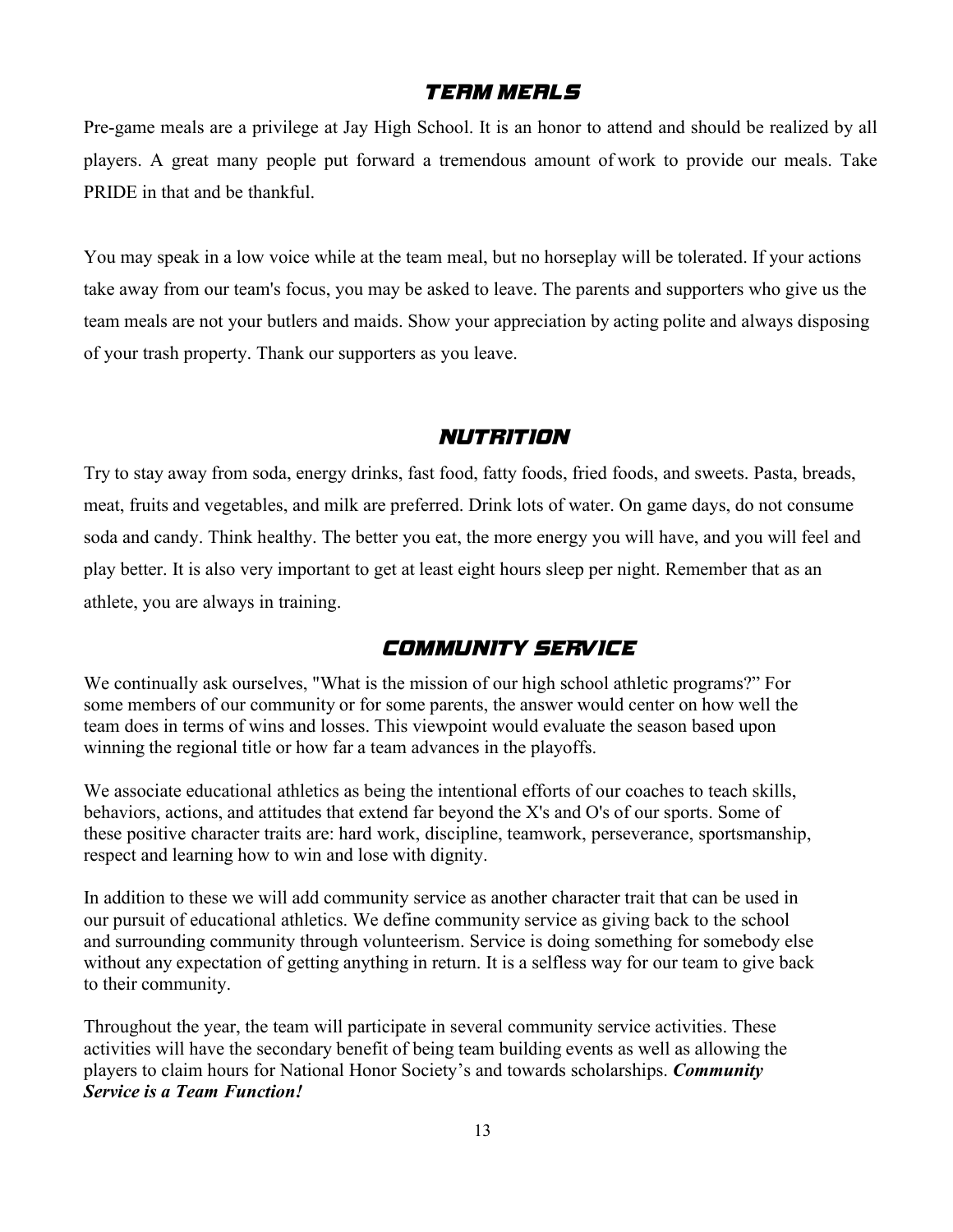#### **Team Building**

Team building has many key elements; the most important elements are earning trust, communication, and teamwork. These elements can be built in many different ways: through team camps, recreational events, community service, fundraising events and standard team preparation. Throughout the year (on and off season) the team will participate in several team-building events. The boys are expected to attend the Royal Football Camp for our youth during the summer. All the team building events will be posted on the website's calendar of events. *Team Building Events are a Must!*

#### **Winter Workouts**

It is cliché, but championships are won during the off-season. Your football team is built December through July, not August through November. We will have off-season workouts during the school year after our regular season. These workout schedules will be posted on the website. They will include weight training, flexibility training and speed work. Participation is very strongly encouraged. Attendance will be taken for the team's records. Football is a contact sport and therefore it is very physical. Physical conditioning is very important to help prevent injuries and enable the Royal football team to compete at the high school level. It also provides players the opportunity to develop and maintain friendships with their teammates and build team spirit and camaraderie.

#### **Spring Practice**

Spring Training is very similar to the regular season in that the first week is used to help players acclimate to the equipment and the environment. Players will be sore after practice as their bodies adapt to the rigors of practice. Some practices may be scheduled on Saturdays in order to maximize time allowed before playing an opponent and to allow parents and fans to see our progress. This year our spring game is at Port St. Joe; however, we will hold a scrimmage the following Friday so fans can see the 2021 Royals in action at home.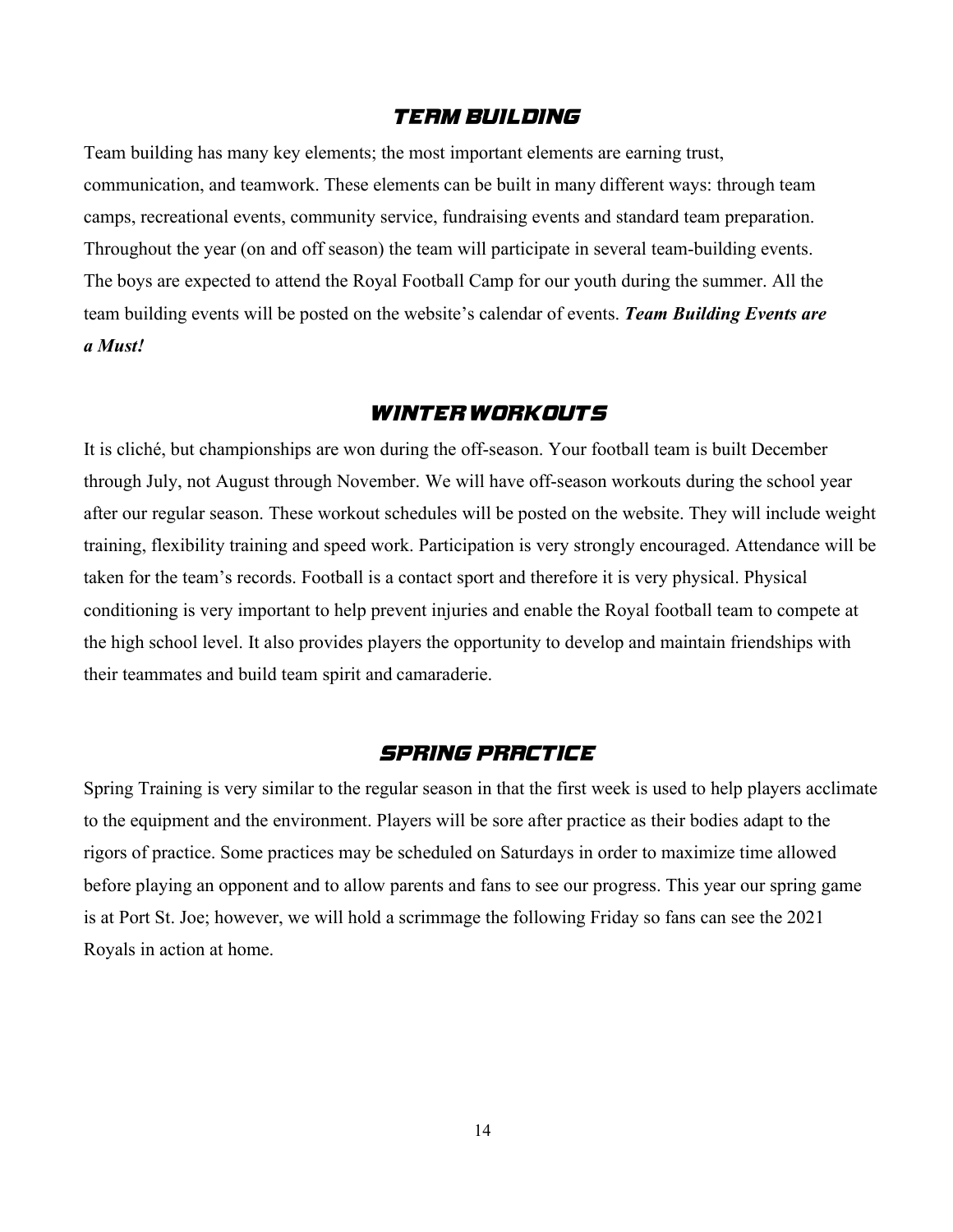#### **Summer Workouts**

The summer is a time to get a jumpstart on our season. The amount of work you put in during the summer will largely determine the amount of success you have in the fall. Summer workouts are a necessity for a successful season. 7 on 7's and summer conditioning sessions are put together in order to provide for a better season. It is your goal to make 90% of summer workouts. Players attending approved combines or camps will be awarded workout credit for that day. Our objective this summer is to get better each day and enjoy ourselves. When you are going out of town or on vacation, let coach know BEFORE you leave. Be responsible and communicate with him. There are weeks built in as vacation days-see calendar. BE COMMITTED to your team and its goals.

**You are now a member of the team, and you are now willing to make individual sacrifices for the good of the whole team.**

#### **Hazing**

"Hazing" means any intentional, knowing, or reckless act directed against a student, by one person alone, or acting with others that endangers the mental or physical health or the safety of a student for the purpose of being initiated into, affiliating with, holding office in, or maintaining membership in any organization whose members are to include other students. The term includes but is not limited to:

1. Any type of physical brutality, such as whipping, beating, striking, branding, electronic shocking, placing of a harmful substance on the body or similar activity.

2. Any type of physical activity, such as sleep deprivation, exposure to the elements, and confinement in a small space, calisthenics, or other activity that subjects the student to an unreasonable risk of harm or that adversely affects the mental or physical health or the safety of the student.

3. Any activity involving consumption of a food, liquid alcoholic beverage, liquor, drug, or other substance that subjects the student to an unreasonable risk of harm or that adversely affects the mental or physical health or the safety of the student.

4. Any activity that induces, causes, or requires the student to perform a duty or task that involves a violation of the Penal Code.

**No student or school employee shall engage in any form of hazing, nor encourage or assist any other person in hazing. Acts of hazing and failure to report known hazing can result in criminal penalties.**

#### **Drug and Alcohol Use**

The use of drugs, alcohol, and tobacco will not be tolerated. The use of these products is damaging to your health and to the image of our football team. The possession or use of drugs or alcohol during school and/or football activities will result in punishment that is outlined in the JHS Student Code of Conduct Handbook and the Royal Athletic Handbook.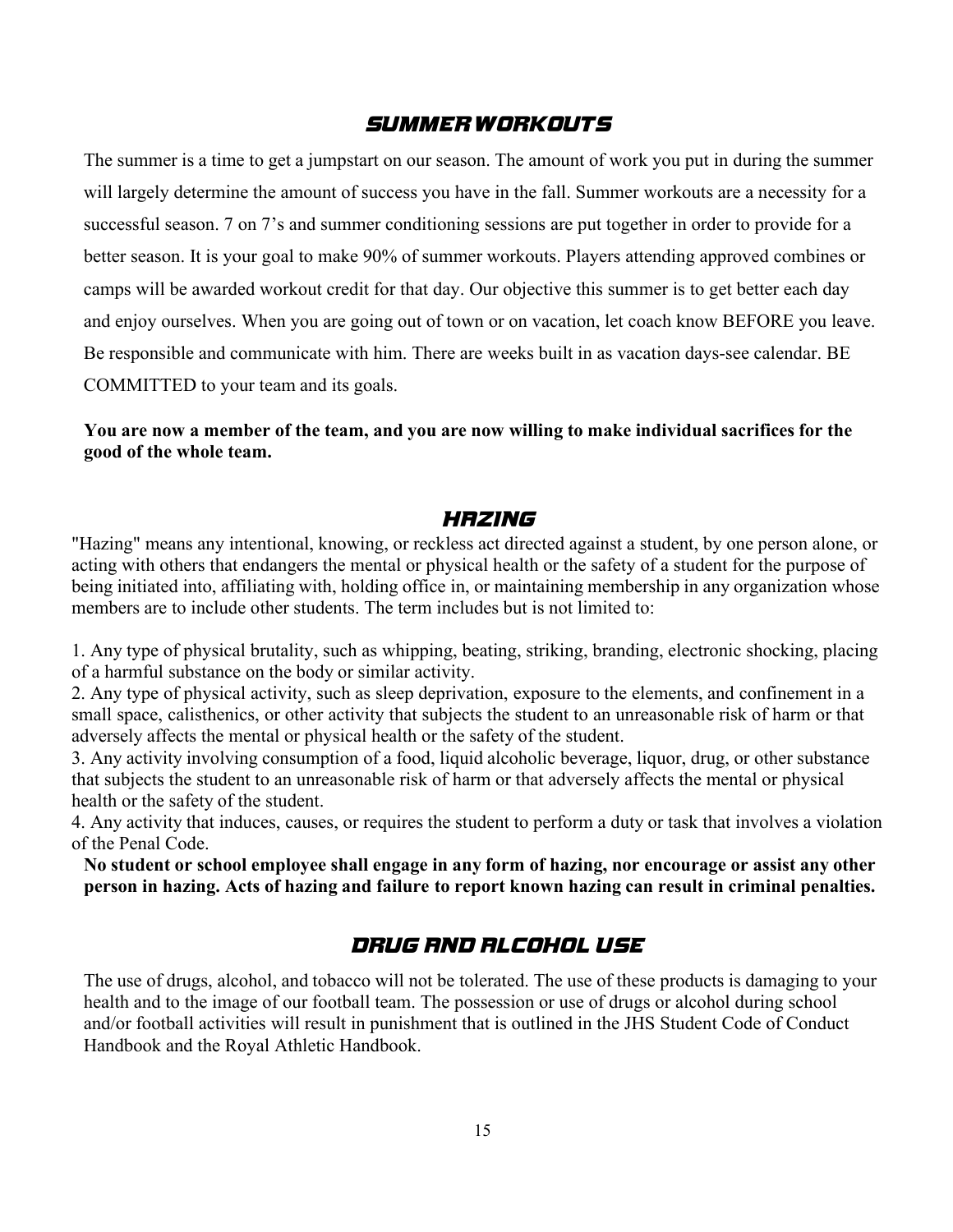# **School Suspensions**

Suspension dictates that the student shall not be allowed to attend his/her regular classes or schoolsponsored activities for a prescribed number of days and shall be declared ineligible (contests) for the period of the suspension (including weekends and holidays). Suspensions begin with the conclusion of school on the day of the suspension until the start of school the day the student returns from the suspension.

A third suspension within a competitive season may result in ineligibility for the remainder of the season in the case of football.

Any player suspended from school could receive the following consequences.

- 1.  $1<sup>st</sup>$  Suspension = Coach's discretion based on the infraction (i.e. 1 game suspension)
- 2.  $2^{nd}$  Suspension = Coach's discretion based on the infraction (i.e. 3 game suspension)
- 3.  $3^{rd}$  Suspension = (different incidents of being suspended from school) = Removal from the team

# **Player/Parent Concerns**

We hope this handbook answers your questions and motivates you to become a superior studentathlete. This handbook is not intended to substitute for coach-player communication. Problems most often arise from misunderstandings, and/or lack of communication. We must be willing to search for answers and solutions properly if we are to progress as coaches, students, individuals, and as a team.

As the 2021 season progresses, you may at one time or another have questions in regards to a variety of different issues. Please feel free to contact Coach Dampson and every effort will be made to provide you with the information you need.

From time to time, you may have a concern about a specific aspect of your participation in our program. If you or your parent feels that a conference is needed to clear up your concern, one will be set up as soon as possible. To help solve your concern efficiently, you should follow these steps:

- 1. Player needs to visit with the position coach that his concern involves. Request a conference if necessary.
- 2. Player needs to visit with Coach Dampson. Request a conference if necessary. The vast majority of concerns will be worked out at this level.
- 3. Player needs to have their parent email Coach Dampson with his/her concern. Request a conference if necessary.

If you are not satisfied with what transpires at the above levels, the next step would be to speak with the Athletic Director. If all else fails, the Principal should be contacted.

**During the season, coaches WILL NOT discuss player/parent concerns (other than injuries) before a game or after a game. A parent may send an email, but a response should not be expected within this time.**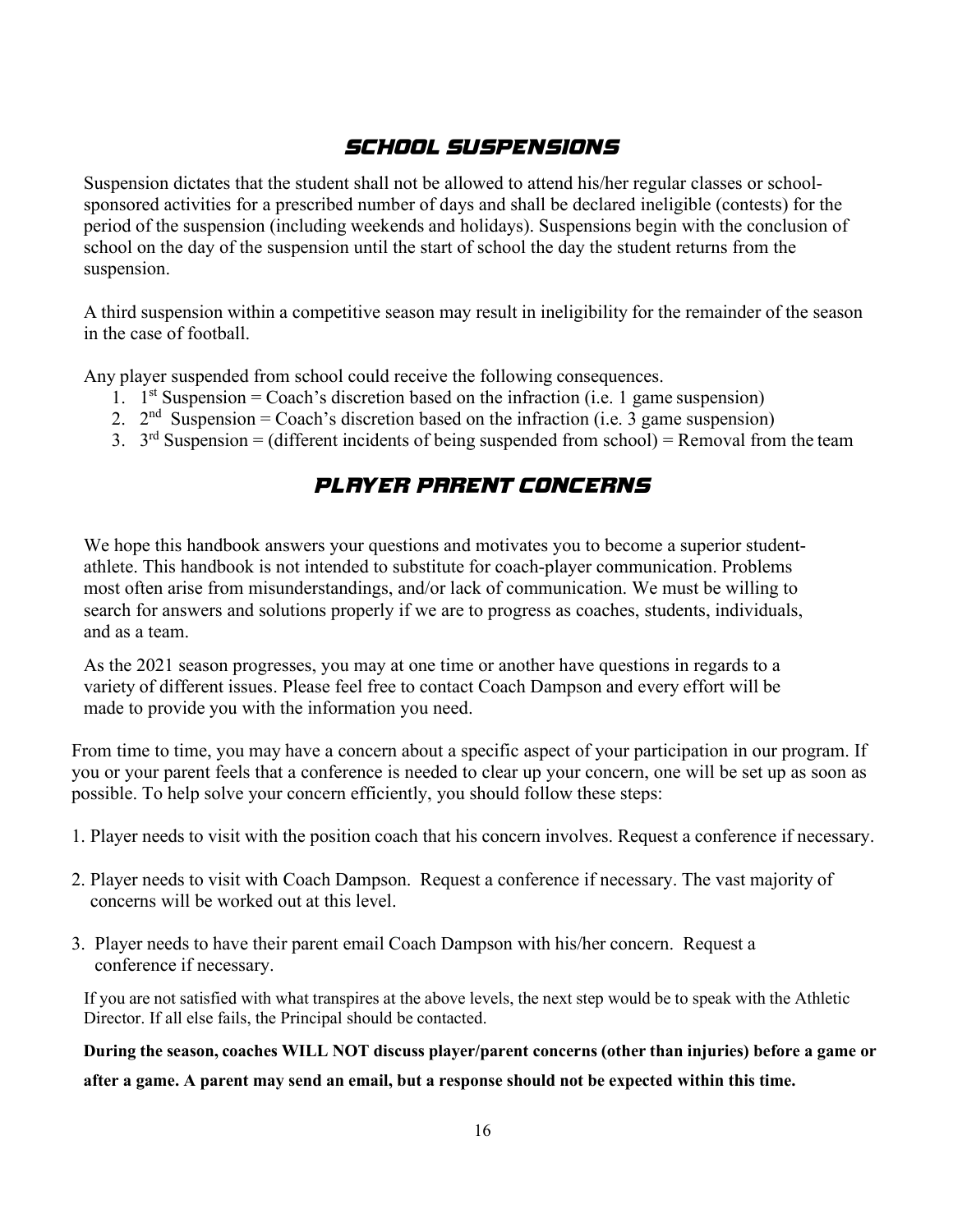# **College Recruiting Plan**

Dealing with colleges and the recruiting process has today become an art between balancing the desires of student athletes and their families to play at the highest level with the reality of what colleges are looking for in a student athlete. We stress two important facts when addressing this issue.

-**The first** is that any opportunity provided will be a means to achieving an academic degree which should be held in thehighest esteem in this process. Very few will get to play sports for money in the future, but athletics can provide many with opportunities to further themselves and to start on a path for a great career.

-**The second** is that you need to really want to play in order to be recruited. Everyone wants to play at a D1 university, but not everyone will have the intangibles to they are looking for. To be successful in this process the student athlete and his family need to realize that if he wants to play, they need to go to the schools that want him. The most important role for me to take is to keep students and families informed of their options and requirements in the process.The following is an outline of what we cover with both student athletes and their families.

#### **Recruiting**

#### A. Process

- 1. Recommendations
- 2. Letters
- 3. Coaches' Visit
- 4.  $1<sup>st</sup>$  Cuts on Highlights
- 5. 2nd Cut on Game film
- 6. Campus Visits
- 7. Offers
- 8. Signing Day
- 9. Commitment vs. Signing
- B. What to check for in a college offer
	- 1. How much of the total cost of college does it cover?
	- 2. What other money can be attained to cover the shortfall?
	- 3. What are the requirements to attain the other amounts of money?
	- 4. Is there an opportunity for more money if I can secure a starting position?
- C. What can the student athlete do to assist the recruiting process?
	- 1. Maintain a good GPA Goal: 3.0
	- 2. Take SAT and ACT before the end of their junior year
	- 3. Register for the NCAA Clearinghouse
	- 4. Work hard- in season and off season
	- 5. Be coachable, keep all social media accounts clean and in good standing
	- 6. Maintain communication with interested colleges
	- 7. Want to play at the next level

**Remember, scholarships are something that are in the hands of college recruiters – Jay High School does not hand them out. I have seen some great athletes fizzle out because the pressure on them to get a scholarship was so great. Insist on unselfishness. Usually good things happen to unselfish and hard-working people.**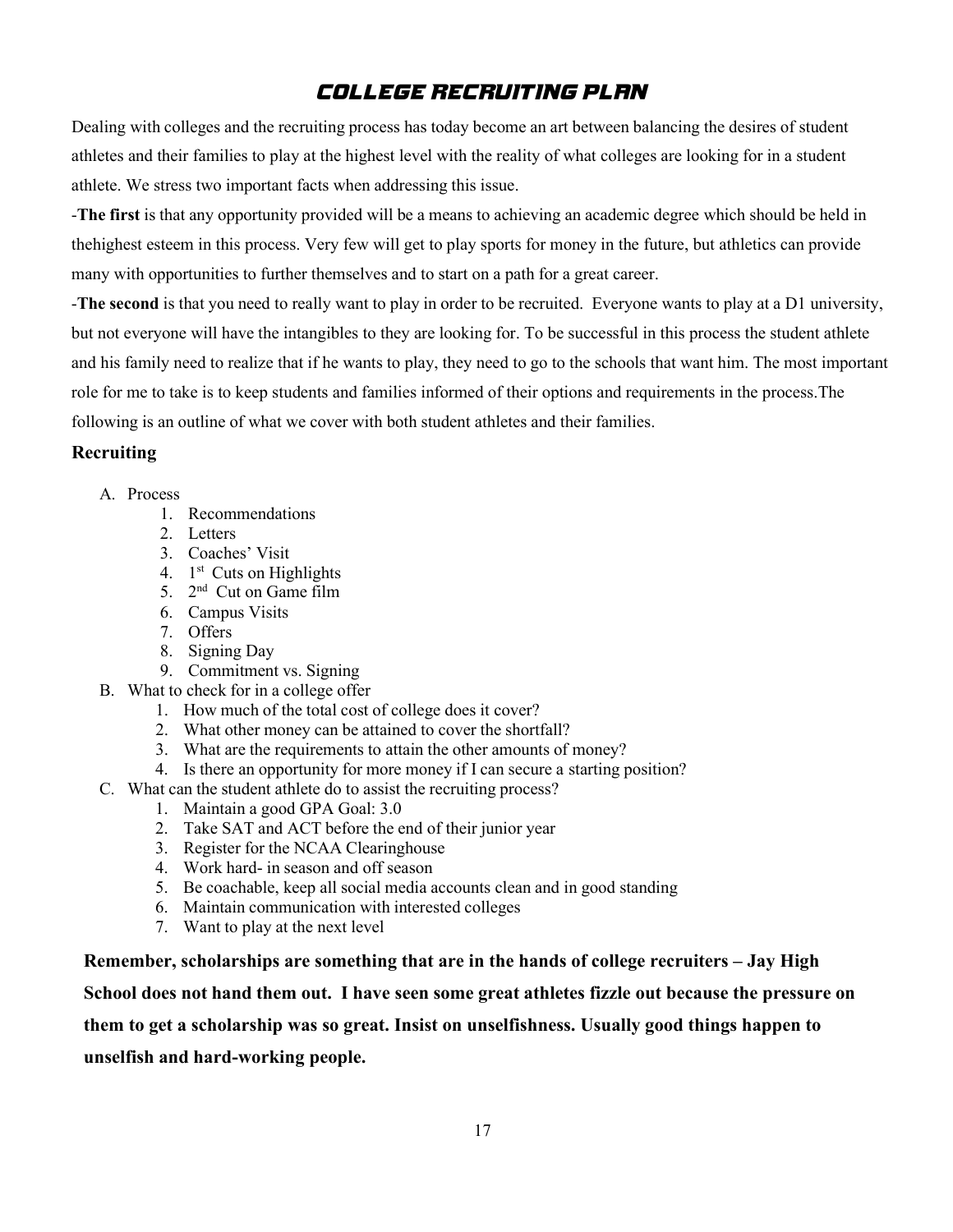# **Parent Expectations**

**Be positive with your athlete.** Let them know you are proud they are part of the team. *Focus on the benefits of teamwork and personal discipline.*

**Encourage your athlete to follow all training rules.** Help the coaches build a commitment to the team. *Set a good example in your personal lifestyle.*

**Allow your athlete to perform and progress at a level consistent with his ability.** *Athletes mature at different ages; some are more gifted than others.*

**Always support the coaching staff when controversial decisions are made.** *The coaches need your backing to keep good morale on the team.*

**Insist on positive behavior in school and a high level of performance in the classroom.** *Numerous studies indicate extracurricular involvement helps enhance academic performance.*

**Stay calm in injury situations.** *Parents can help minimize the trauma by being in control and offering comfort. Allow the medical staff to perform their assessment of your son's injury. No parent is allowed on the field unless the training staff requests it.*

**Cheer for our team and players. Opponents and referees deserve respect.** *Realize that high school players will make mistakes. Your support is needed during tough times.*

**Promote having fun and being a team player. Very few high school athletes receive scholarships.** *Concentrate on what is best for the team. Preoccupation with statistics can be very distracting.*

**An athlete's self-confidence and self-image will be improved by support at home. Comparison to others is discouraged.** *Encourage the athlete to do their best regardless of family or friends who may have been outstanding players.*

**Winning is fun, but building positive team values is most important.** *The concept of working together to perform a task will have lasting benefits. Winning takes place when all the little things are done correctly.*

**Find the time to be an avid booster of school activities.** *Help build a solid support system for coaches and athletes.*

**Help students keep jobs and cars in proper perspective.** *Materialistic values can detract from the commitment to the team. Teenagers should have the opportunity to take advantage of extracurricular activities during the very short time they are in high school.*

**Athletes must attend all practices, games, and team events.** *Stress the necessity to make a commitment to the team.*

**Emphasize the importance of well-balanced meals and regular sleep patterns.** *An athlete functions best when care is taken to consume nutritious food and obtain sufficient rest.*

**Persistence and being able to accept a role are extremely important for the team to be successful.**  *Not everyone will be a starter, but everyone is important to the team. Some players may not develop until their senior season. Encourage them to be persistent.*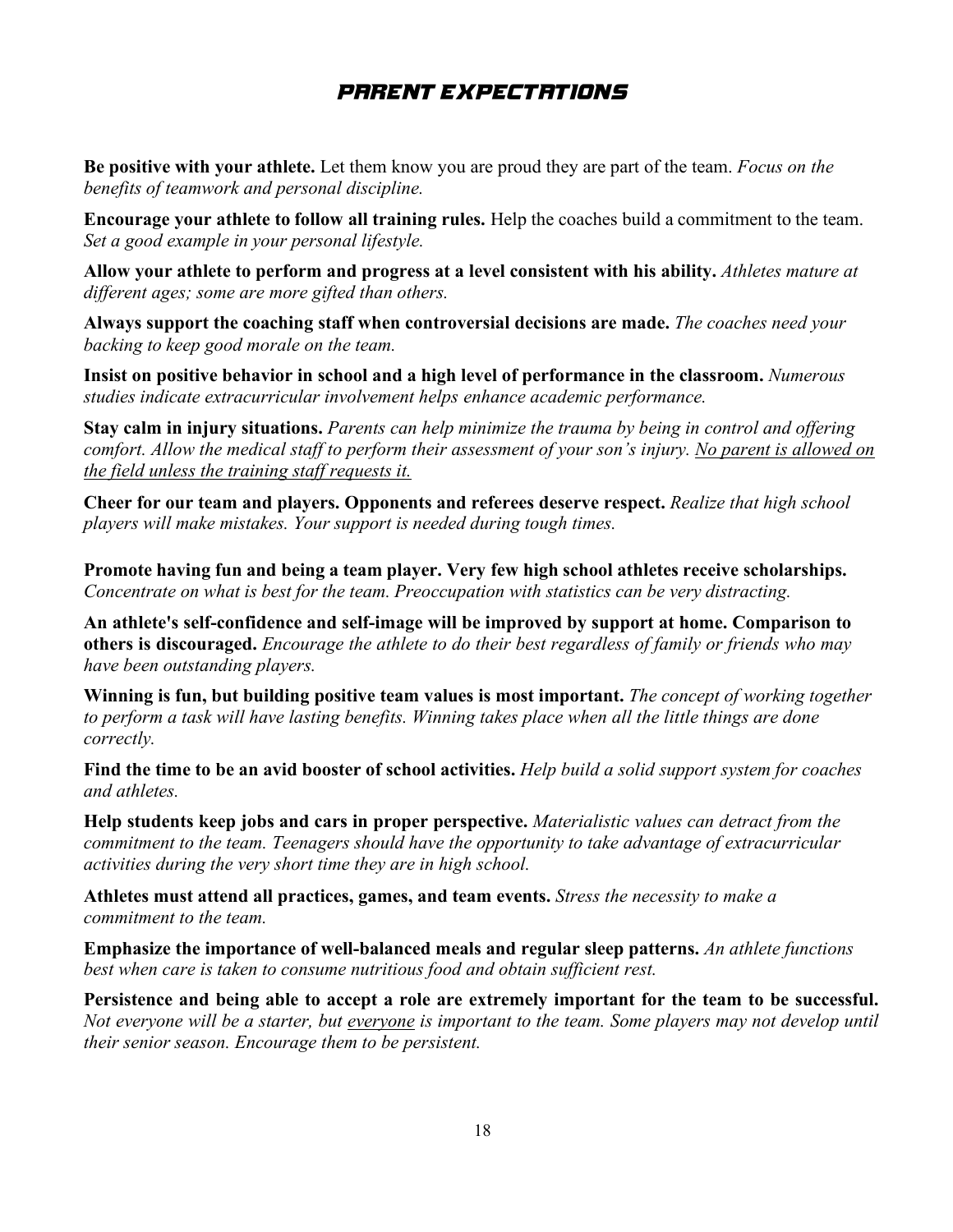# **Parents Attending Practice / Remind 101 UPDATES**

All practices are open to parents unless otherwise notified. However, it is prudent for parents to stay off the field and not communicate with any players or coaches. The time allocated for practice is short, and all attention needs to be on practice.

Due to the intense focus and nature of teaching required in the film room, only players and coaches will be allowed to attend film sessions and team meetings. Also, parents will not be able to go into the weight room when the team is lifting. However, when the team is doing drills in the gym parents are welcomed to sit in and observe.

Parents, in an event of a time change to practice, games, events, etc. the coaches will send out a Remind Update. You can join our Jay H.S. Football Remind update list by texting **@2021jayr** to **81010**

#### **Fundraising**

With the high cost of outfitting a player in quality football equipment  $(\sim$ \$700) and the added costs of field maintenance, supplies, camps, food, travel, uniforms, and more, it is essential that we perform various fundraisers since everything we spend has to be earned. We are also currently trying to raise funds for some long-term major improvements to the program.We have several fundraisers planned and the dates will be posted on the website's calendar of events.

## **Fundraising is a Team Function**

One misconception is that all our game ticket sales go directly to the football program; they **do not**! A percentage of the money from our ticket gate goes to the school's general athletic fund and is a tremendous source for all school athletic programs. There are also other game-related expenses we must pay for such as security, ambulance service, ticket workers, and referees.

If you have any other ideas for fundraising or would like to serve on a fundraising committee, please let usknow. We are always interested in hearing different ideas for how we can keep the fees low for our players.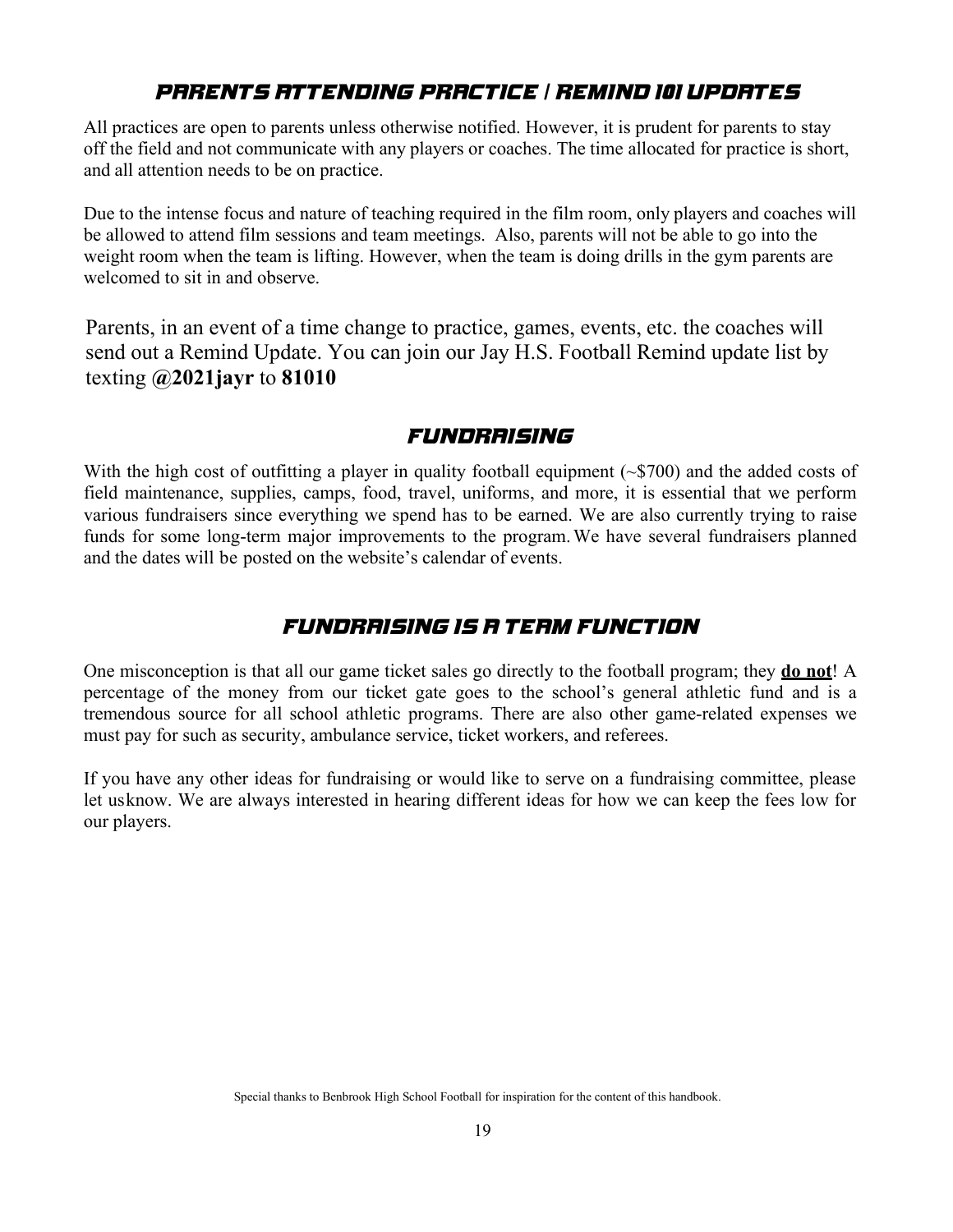

# **2021 JAY ROYALS PLAYER/PARENT HANDBOOK**

**To indicate you have read and understand this handbook, please have your parent/guardian and you legibly print your name, sign, and date. Return to Coach Dampson.**

| Athlete's Signature:          | Date: |
|-------------------------------|-------|
| Athlete's Printed Name:       |       |
| Parent's Signature:           | Date: |
| <b>Parent's Printed Name:</b> |       |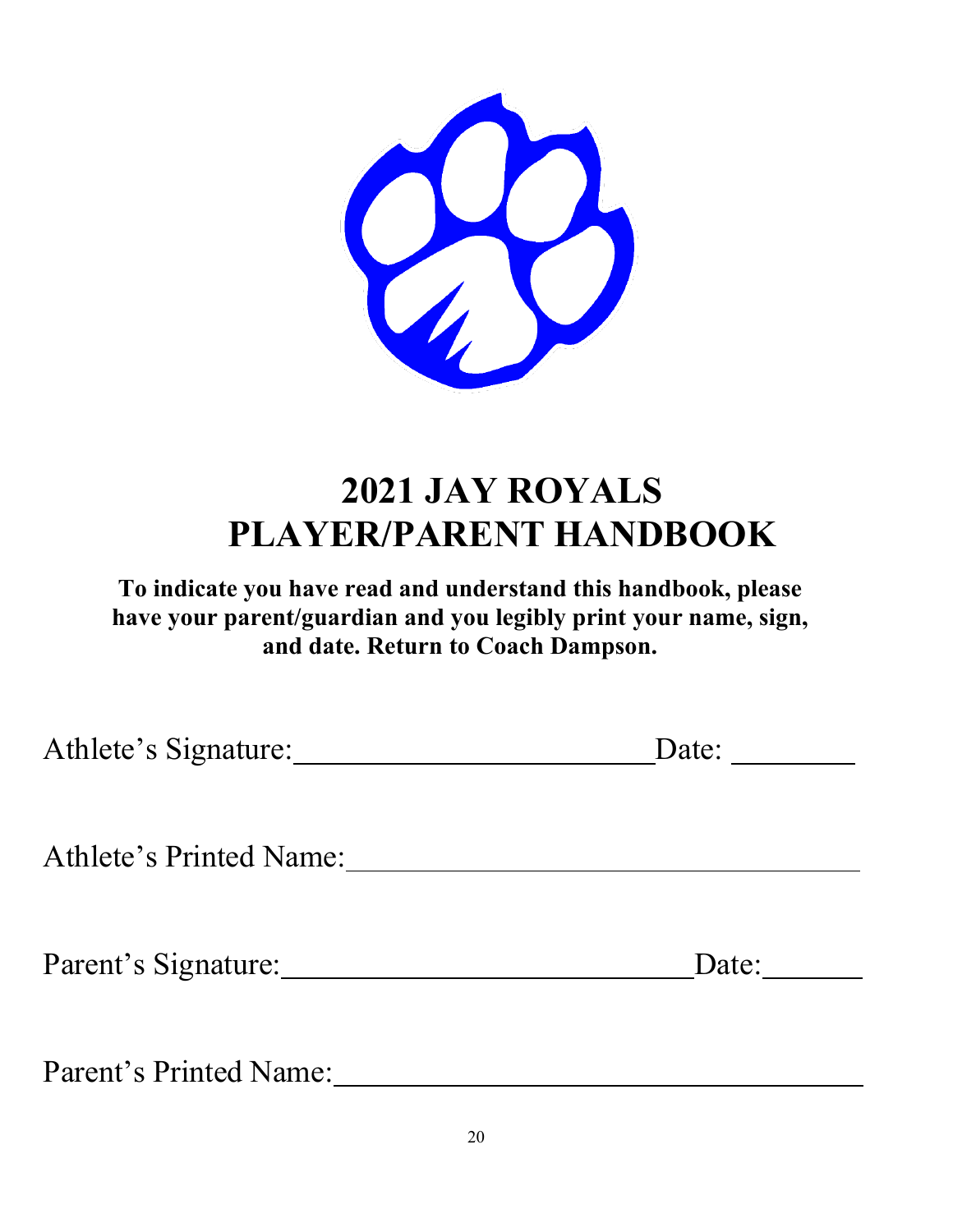|             |                        | 2021 JRY ROYRLS VRRSITYFOOTBRLL SCHEDULE |                |
|-------------|------------------------|------------------------------------------|----------------|
| <b>Date</b> | <b>Notes</b>           | <b>Opponent</b>                          | <b>Time</b>    |
| 8/20/2021   | <b>Kickoff Classic</b> | @ Graceville                             | <b>TBD</b>     |
| 8/27/2021   |                        | @ South Walton                           | 7 pm           |
| 9/3/2021    |                        | vs Freeport                              | 7 pm           |
| 9/10/2021   |                        | vs Walton                                | 7 pm           |
| 9/17/2021   | Sweet Water, AL        | @ Sweet Water                            | 7 pm           |
| 9/24/2021   |                        | vs Holmes County                         | 7 pm           |
| 10/1/2021   |                        | @ Northview                              | 7 pm           |
| 10/8/2021   |                        | @ Baker                                  | 7 pm           |
| 10/15/2021  | <b>OPEN</b>            |                                          |                |
| 10/22/2021  |                        | vs Port St. Joe                          | 7 pm           |
| 10/29/2021  | Homecoming             | vs J.U. Blacksher (Uriah)                | $7 \text{ pm}$ |
| 11/5/2021   |                        | @ Chipley                                | $7 \text{ pm}$ |

| <b>JUNIOR VARSITY SCHEDULE*</b> |              |                 |             |  |
|---------------------------------|--------------|-----------------|-------------|--|
| <b>Date</b>                     | <b>Notes</b> | <b>Opponent</b> | <b>Time</b> |  |
| 9/9/2021                        | Thursday     | @ Baker         | 6 pm        |  |
| 9/30/2021                       | Thursday     | vs Catholic     | 6 pm        |  |
| 10/14/2021                      | Thursday     | vs Baker        | 6 pm        |  |
| 10/18/2021                      | Monday       | @ Northview     | 6 pm        |  |

\*More games will be scheduled soon. This is what we have so far.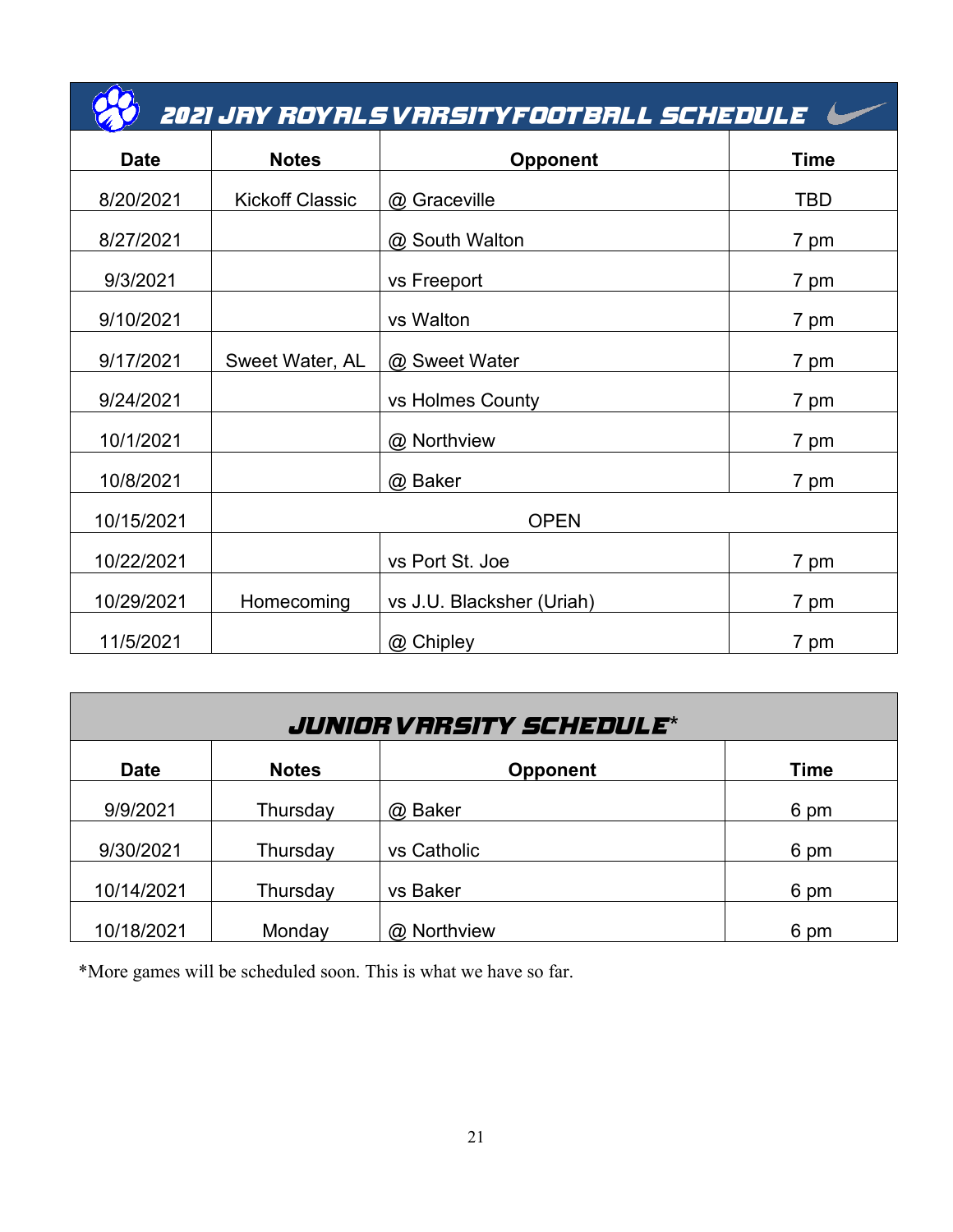| 2021 FRESHMAN (MIDDLE SCHOOL) SCHEDULE |              |                             |             |
|----------------------------------------|--------------|-----------------------------|-------------|
| <b>Date</b>                            | <b>Notes</b> | <b>Opponent</b>             | <b>Time</b> |
| 8/31/2021                              | Tuesday      | @ Earnest Ward              | 6 pm        |
| 9/7/2021                               | Tuesdav      | vs Escambia County (Atmore) | 6 pm        |
| 9/14/2021                              | Tuesday      | @ Escambia County (Atmore)  | 6 pm        |
| 9/21/2021                              | Tuesday      | vs Baker                    | 6 pm        |
| 9/28/2021                              | Tuesday      | vs W.S. Neal                | 6 pm        |
| 10/5/2021                              | Tuesday      | vs Earnest Ward             | 6 pm        |
| 10/12/2021                             | Tuesday      | @ W.S. Neal                 | 6 pm        |